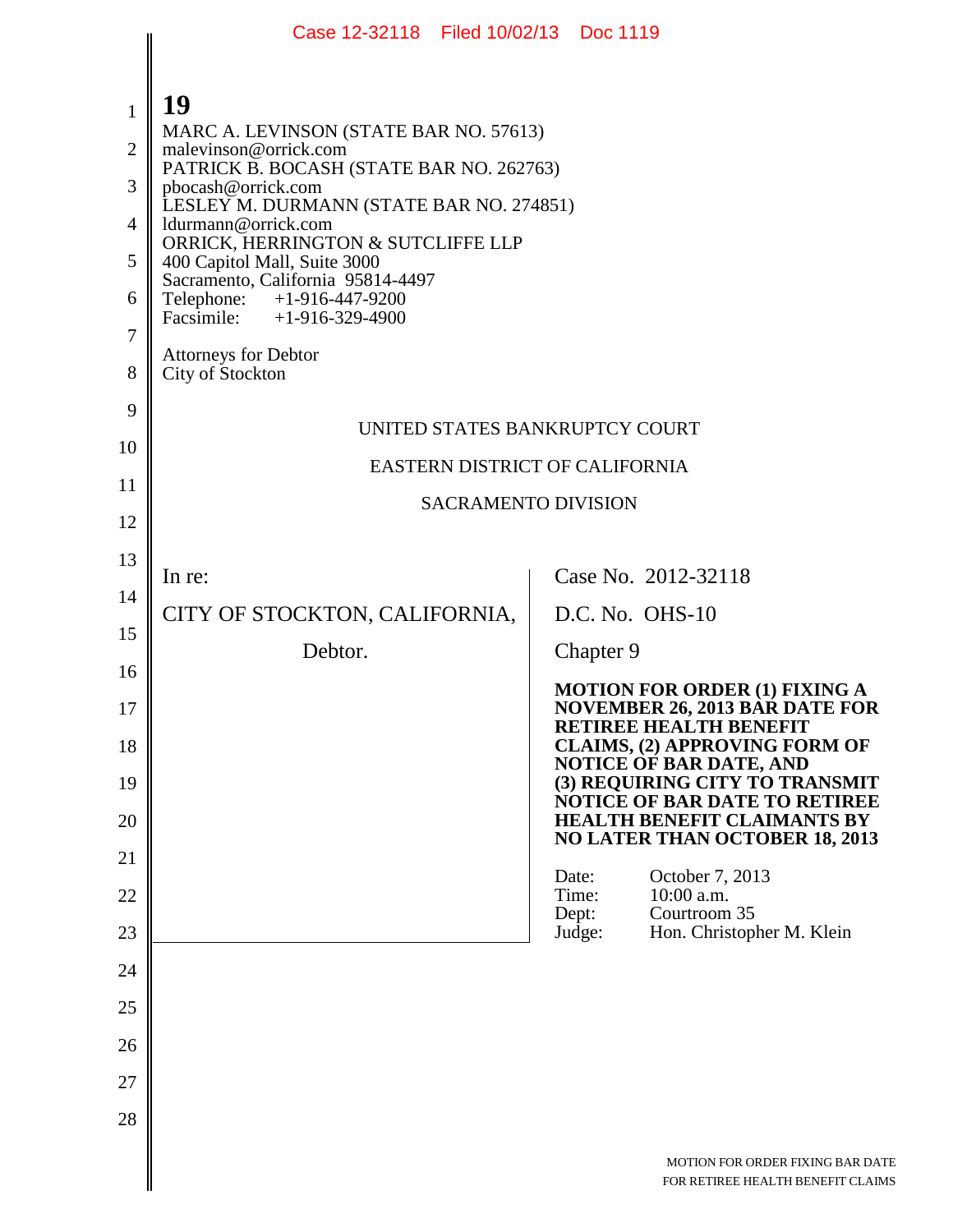| $\mathbf{1}$   | The City of Stockton, California (the "City"), the debtor in the above-captioned case,                                                                                                                                                                                                                                                                     |  |
|----------------|------------------------------------------------------------------------------------------------------------------------------------------------------------------------------------------------------------------------------------------------------------------------------------------------------------------------------------------------------------|--|
| $\overline{2}$ | respectfully moves (by this "Motion") for entry of an order: (1) fixing November 26, 2013 as the                                                                                                                                                                                                                                                           |  |
| 3              | date by which proofs of claim by former City employees on account of or in any way related to                                                                                                                                                                                                                                                              |  |
| 4              | the City's postpetition reduction and then elimination of its contribution to health benefit                                                                                                                                                                                                                                                               |  |
| 5              | payments to former City employees must be filed in order to be considered timely (the "Retiree                                                                                                                                                                                                                                                             |  |
| 6              | Health Bar Date" for "Retiree Health Benefit Claims"); (2) approving the form of "Notice Of                                                                                                                                                                                                                                                                |  |
| 7              | November 26, 2013 Bar Date For All Retiree Health Benefit Claims" ("Retiree Health Bar                                                                                                                                                                                                                                                                     |  |
| 8              | Notice"), a copy of which is attached hereto as Exhibit A; and (3) requiring the City to transmit                                                                                                                                                                                                                                                          |  |
| 9              | the Retiree Health Bar Notice to all Retiree Health Benefit Claimants <sup>1</sup> by no later than October                                                                                                                                                                                                                                                |  |
| 10             | 18, 2013.                                                                                                                                                                                                                                                                                                                                                  |  |
| 11             | <b>BACKGROUND</b>                                                                                                                                                                                                                                                                                                                                          |  |
| 12             | This Motion is part of a joint effort by the City and the Official Committee of Retirees                                                                                                                                                                                                                                                                   |  |
| 13             | (the "Retirees Committee") to overcome a logistical hurdle facing Retiree Health Benefit                                                                                                                                                                                                                                                                   |  |
| 14             | Claimants. Retiree Health Benefit Claimants have undisputed claims against the City resulting                                                                                                                                                                                                                                                              |  |
| 15             | from the City's postpetition reduction and then elimination of its contribution to health benefit                                                                                                                                                                                                                                                          |  |
| 16             | payments to former City employees. However, the amount of benefits owed to each Retiree                                                                                                                                                                                                                                                                    |  |
| 17             | Health Benefit Claimant can be determined only through complex actuarial calculations                                                                                                                                                                                                                                                                      |  |
| 18             | conducted by a professional actuary. Most, if not all, Retiree Health Benefit Claimants are thus                                                                                                                                                                                                                                                           |  |
| 19             | unable to calculate the amount of their claims. This Motion therefore seeks an order approving a                                                                                                                                                                                                                                                           |  |
| 20             | procedure by which Retiree Health Benefit Claimants may either rely upon the Retiree Health                                                                                                                                                                                                                                                                |  |
| 21             | Benefit Claim amounts calculated by the City's health insurance actuary or file proofs of claim                                                                                                                                                                                                                                                            |  |
| 22             | for different amounts if they believe the calculations are inaccurate.                                                                                                                                                                                                                                                                                     |  |
| 23             | As the first step in this procedure, the City is amending and will soon file an updated list                                                                                                                                                                                                                                                               |  |
| 24             | of creditors under 11 U.S.C. § 924 to update the claim amount listed for each of the                                                                                                                                                                                                                                                                       |  |
| 25             |                                                                                                                                                                                                                                                                                                                                                            |  |
| 26             | "Retiree Health Benefit Claimant" means a former City employee who was eligible for retiree health benefits based<br>on his or her collective bargaining agreement at the time of retirement and: (a) who was receiving City retiree health<br>benefits as of June 30, 2012 (which includes any retiree who had waived coverage prior to that date but was |  |

27 otherwise eligible, or any retiree who had exceeded the 15-year cap for under-65 retiree health benefits, but who was eligible for a City retiree benefit for an over-65 retiree); or (b) who retired prior to July 1, 2012 with his or her last

<sup>28</sup> day on payroll having occurred on or before June 30, 2012; or (c) who was a surviving spouse of a deceased retiree who was receiving retiree benefits on June 30, 2012.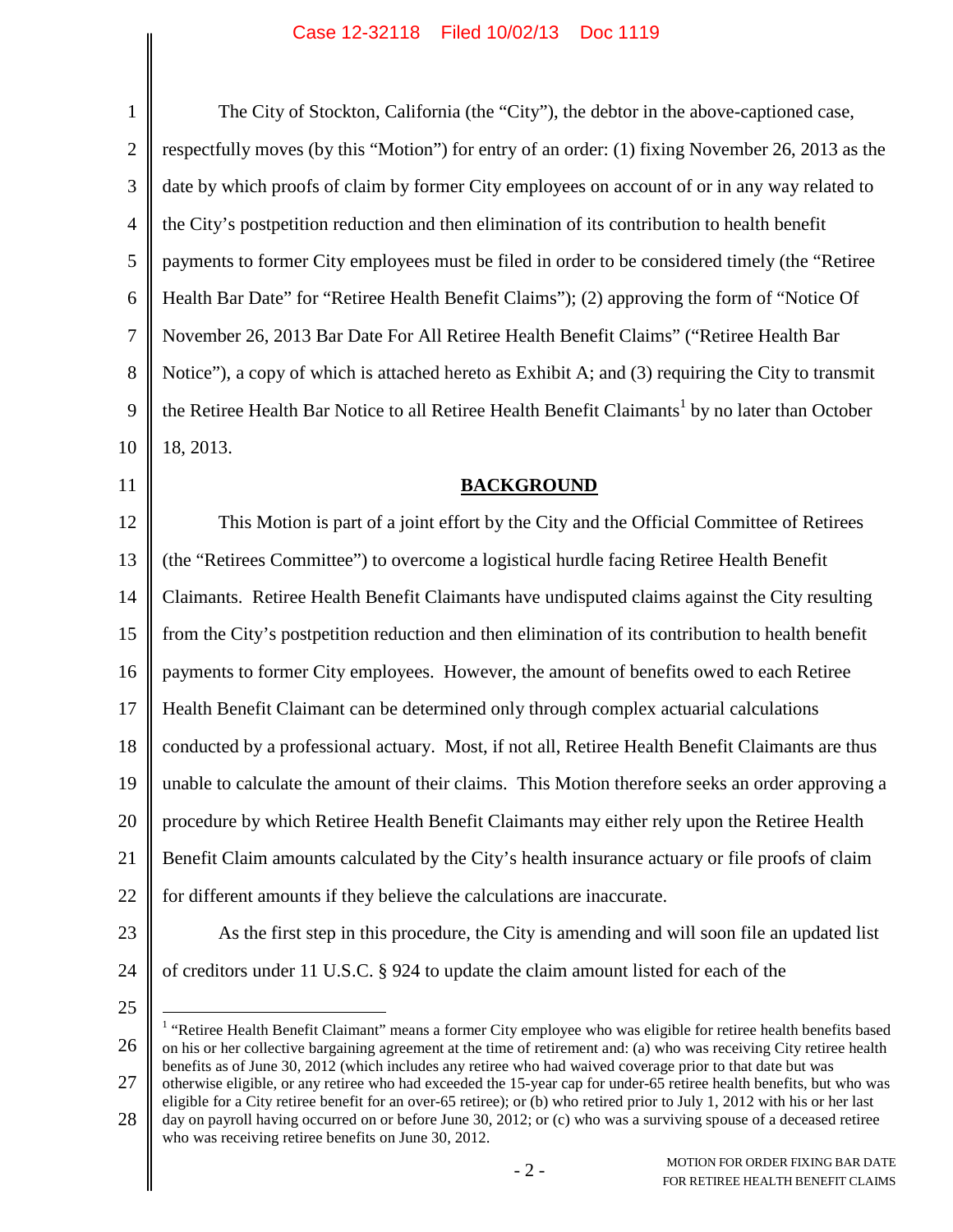2 3 4 5 6 Retiree Health Benefit Claimants. The current version of the City's list of creditors does not list any amount for these claims, and, in addition, lists each claim as disputed. The City's amendment will set forth for each Retiree Health Benefit Claimant the amount of his or her Retiree Health Benefit Claim as calculated by the City's actuary. It will also list each Retiree Health Benefit Claim as undisputed. As a result, a proof of claim will be deemed filed for each Retiree Health Benefit Claimant in the amount listed by the City. 11 U.S.C. § 925.

7 8 9 10 11 12 13 14 After this amendment, and contingent on this Motion being granted, the City will send to each Retiree Health Benefit Claimant the Retiree Health Bar Notice. The Retiree Health Bar Notice will inform each recipient of the amount of his or her Retiree Health Benefit Claim as calculated by the City's actuary and explain that the recipient does not need to file a proof of claim for his or her retiree health benefits if he or she agrees with that amount. The Retiree Health Bar Notice will also explain that, if the recipient disagrees with the listed amount, he or she may file a proof of claim for what he or she believes is the correct amount. A proof of claim form will be attached to each Retiree Health Bar Notice.

15 16 17 18 19 20 21 The Retiree Health Bar Notice will provide that if a Retiree Health Benefit Claimant chooses to file a proof of claim, he or she must do so by the Retiree Health Bar Date. Pursuant to Federal Rule of Bankruptcy Procedure 2002(a), Retiree Health Benefit Claimants must be given at least 21 days' notice by mail of the time fixed for filing proofs of claim. Accordingly, the City will transmit the Retiree Health Bar Notice by first class mail to all Retiree Health Benefit Claimants by no later than October 18, 2013, more than 21 days before the November 26, 2013 Retiree Health Benefits Bar Date.

22

1

### **CALCULATION METHODOLOGY**

23 24 25 26 27 28 The methodology by which the City's actuary calculates the amount of each Retiree Health Benefit Claim is exceedingly complex. The City has prepared a plain language explanation of the methodology, but even the most abbreviated version of this explanation is half a dozen pages long. The plain language explanation is available to the Court or parties in interest upon request, and the Retiree Health Bar Notice will likewise advise recipients that the plain language explanation is available upon request.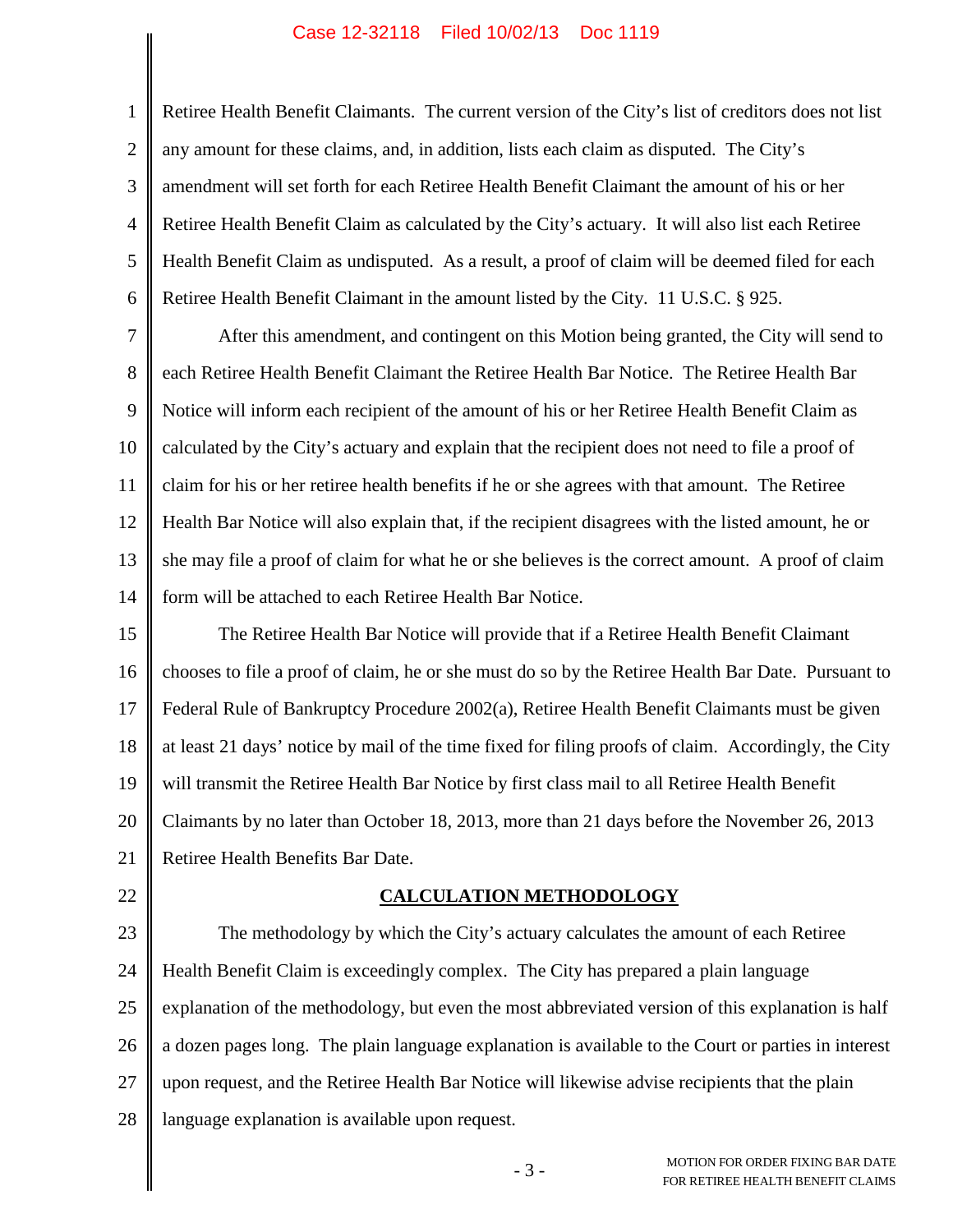1 2 3 4 5 6 7 8 9 The Segal Company ("Segal"), the City's health insurance and other post-employment benefits actuary, calculated the amount of each Retiree Health Benefit Claim by considering both aggregate and individual factors. Segal began by using past years of health claims by retirees and their dependents to develop a per capita cost for the 12-month period from July 1, 2012, through June 30, 2013. Segal then projected annual retiree health costs for each Retiree Health Benefit Claimant's lifetime. This calculation assumes annual increases in costs based on medical inflation and takes into account the life expectancy of the Retiree Health Benefit Claimants and their dependents based on the 2009 period life expectancy tables for healthy and disabled lives, as published by the Social Security Administration.

10 11 12 13 14 15 16 Segal's claim calculation took into account the transition of retirees who are not now covered by Medicare into Medicare coverage. The claims of those not now eligible for Medicare were not adjusted. A dependent child was included only until age 23, when the child's eligibility to be enrolled ends. Retirees under 65 years of age who would have exhausted their maximum 15-year benefit had their claims adjusted to reflect the years in which they would not have been eligible for paid coverage. Only one dependent, where applicable, is included in the calculation, and dependent information is based on enrollment as of June 30, 2012.

17 18 19 20 21 22 23 24 25 26 27 28 The list of Retiree Health Benefit Claimants and dependents eligible for benefits was provided to Segal by the City. To be eligible for a Retiree Health Benefit Claim, a former City employee must have been eligible for retiree health benefits under the Memorandum of Understanding in effect at the time of his or her retirement, and must have been enrolled in the retiree health plan as of June 30, 2012. Also included are retirees who were otherwise eligible for retiree health benefits but waived coverage, retirees who had exhausted their under age 65 15 year benefit but who were otherwise eligible for the over age 65 benefit, and retirees who retired prior to July 1, 2012 but who had not yet been enrolled in the retiree health plan. Based on City Council action, surviving spouses of Retiree Health Benefit Claimants who died prior to July 1, 2012 were included where the surviving spouse was enrolled in the retiree health plan as of June 30, 2012. If a Retiree Health Benefit Claimant died, or dies, after July 1, 2012, he or she is still included in this eligible group.

> - 4 - MOTION FOR ORDER FIXING BAR DATE FOR RETIREE HEALTH BENEFIT CLAIMS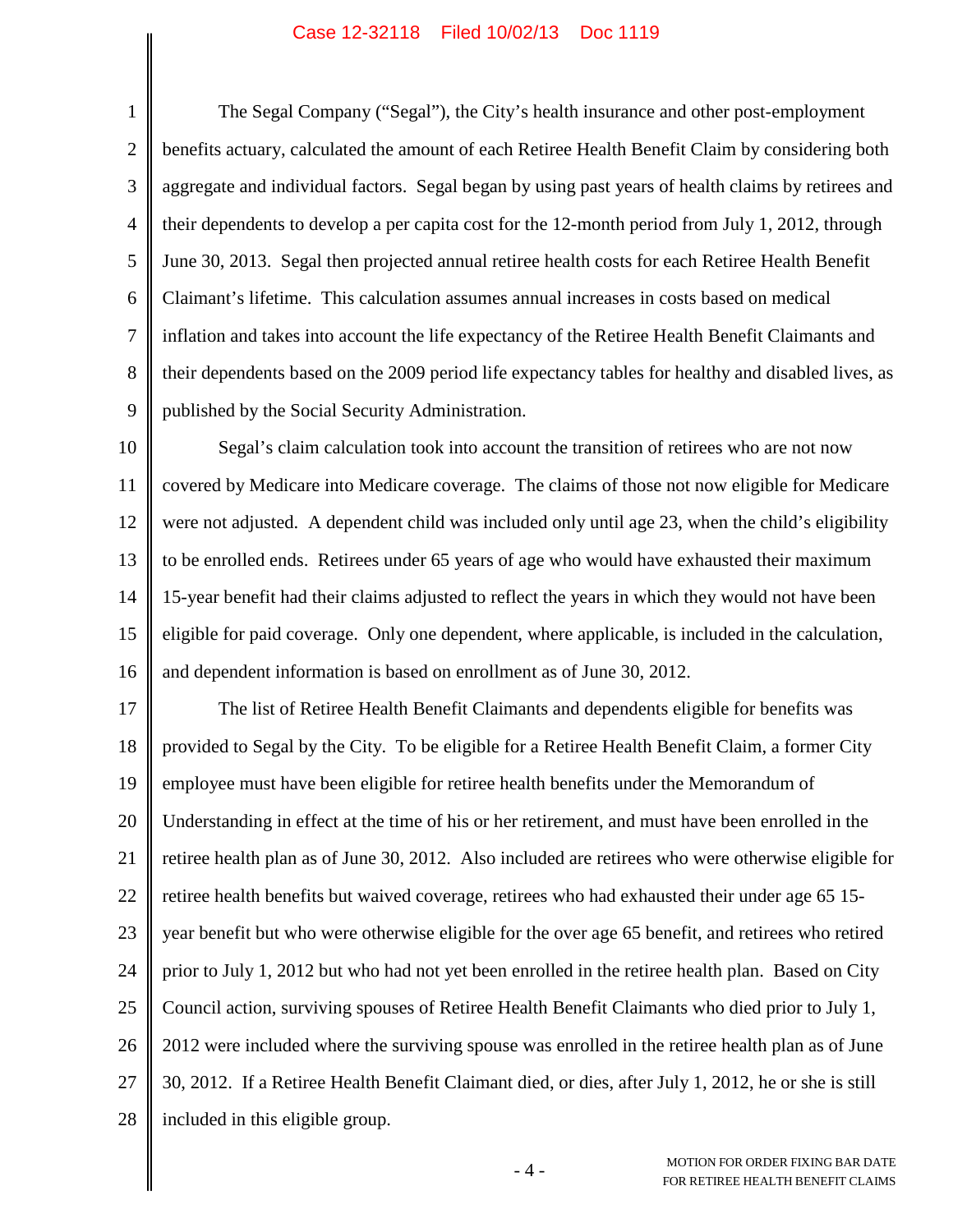|                | Case IZ-32110 - Filed IU/OZ/13 - DOC 1119                                                            |  |  |
|----------------|------------------------------------------------------------------------------------------------------|--|--|
| $\mathbf{1}$   | The City and the Retirees Committee have worked together to ensure the accuracy of                   |  |  |
| $\overline{2}$ | Segal's calculation methodology. The City has been informed by counsel for the Retirees              |  |  |
| 3              | Committee that the Retirees Committee considers the methodology to be fair and reasonable.           |  |  |
| 4              | JOINT EFFORTS TO CONFIRM CLAIMANT DATA                                                               |  |  |
| 5              | Given the pivotal role of birth dates in Segal's calculation methodology, the City and the           |  |  |
| 6              | Retirees Committee agreed that it was necessary to verify the accuracy of the dates of birth on file |  |  |
| 7              | for each Retiree Health Benefit Claimant and, where applicable, his or her dependent. On             |  |  |
| 8              | September 12 and 13, 2013, with the assistance of the Retirees Committee and the cooperation of      |  |  |
| 9              | the California Public Employees' Retirement System ("CalPERS"), the City sent a letter to each       |  |  |
| 10             | Retiree Health Benefit Claimant setting forth these dates and requesting that the recipient contact  |  |  |
| 11             | the City within two weeks if the dates were incorrect. As of September 27, 2013, fewer than          |  |  |
| 12             | twenty Retiree Health Benefit Claimants had contacted the City to correct his or her (and/or his or  |  |  |
| 13             | her dependent's) date of birth. Despite the best efforts of CalPERS, the Retirees Committee, and     |  |  |
| 14             | the City, current addresses could not be located for two of the approximately 1,100 Retiree Health   |  |  |
| 15             | Benefit Claimants.                                                                                   |  |  |
| 16             | <b>CONCLUSION</b>                                                                                    |  |  |
| 17             | For the reasons set forth above, the City respectfully requests entry of an order: (1) fixing        |  |  |
| 18             | November 26, 2013 as the Retiree Health Bar Date; (2) approving the Retiree Health Bar Notice;       |  |  |
| 19             | (3) requiring the City to transmit the Retiree Health Bar Notice to all Retiree Health Benefit       |  |  |
| 20             | Claimants by no later than October 18, 2013; and (4) granting such other and further relief as the   |  |  |
| 21             | Court deems appropriate.                                                                             |  |  |
| 22             | $/\!/ \!/$                                                                                           |  |  |
| 23             | $\frac{1}{1}$                                                                                        |  |  |
| 24             | $\frac{1}{1}$                                                                                        |  |  |
| 25             | $\frac{1}{1}$                                                                                        |  |  |
| 26             | $/\!/ \!/$                                                                                           |  |  |
| 27             | $/\!/ \!/$                                                                                           |  |  |
| 28             | $/\!/ \!/$                                                                                           |  |  |
|                | MOTION FOR ORDER FIXING BAR DATE<br>$-5-$<br>FOR RETIREE HEALTH BENEFIT CLAIMS                       |  |  |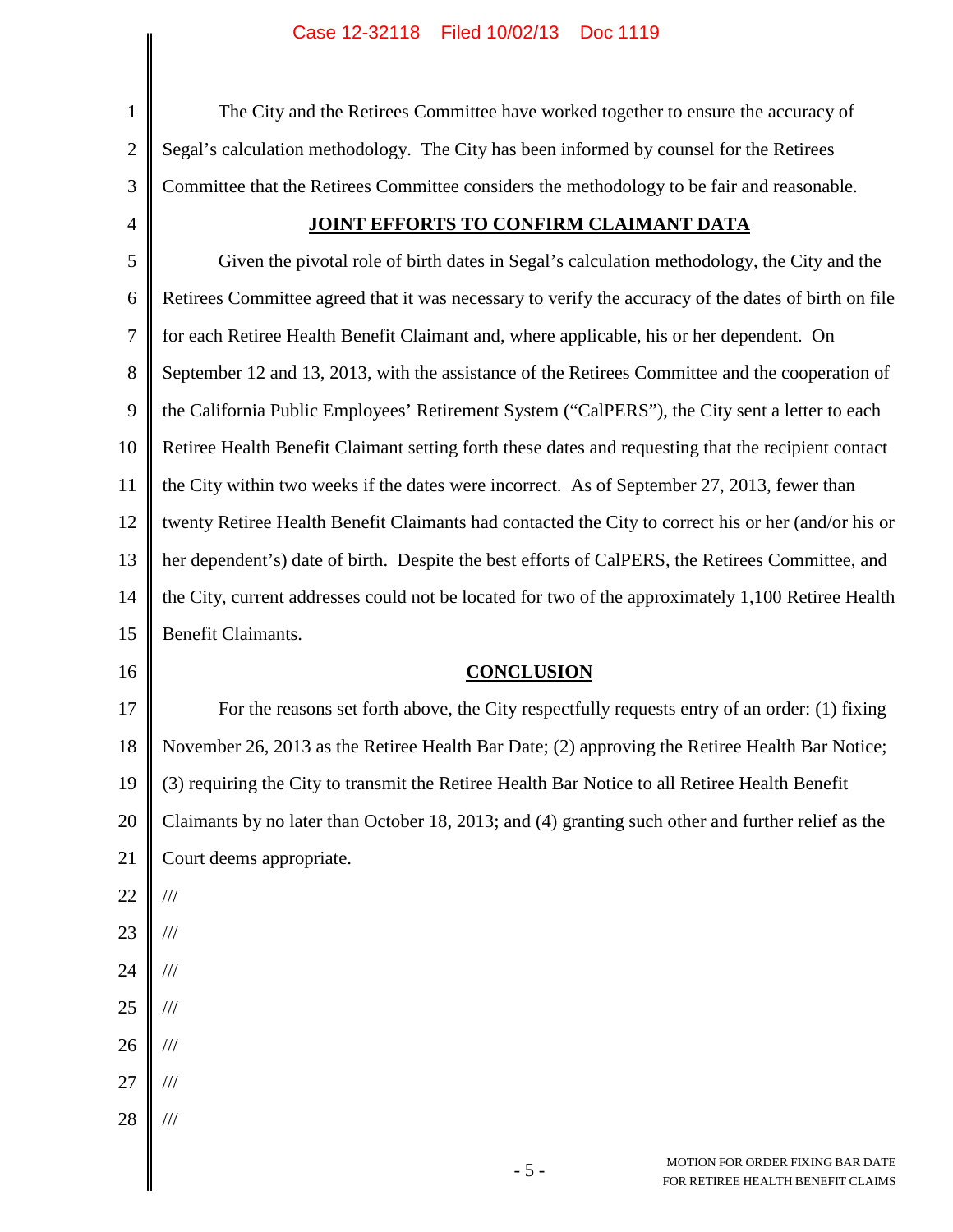MARC A. LEVINSON  $\mathbf{1}$ Prepared by: PATRICK B. BOCASH LESLEY M. DURMANN  $\overline{2}$ Orrick, Herrington & Sutcliffe LLP Dated: October 2, 2013 3  $\overline{4}$ /s/ Marc A. Levinson By: **MARC A. LEVINSON** 5 Attorneys for Debtor City of Stockton 6  $\overline{7}$ STEVEN H. FELDERSTEIN Approved as to Form and Content: **JENNIFER E. NIEMANN** 8 Felderstein Fitzgerald Willoughby & Pascuzzi Dated: October 2, 2013 9 **LLP** 10 11  $B<sub>i</sub>$ STEVEN H. FELDERSTEIN 12 Attorneys for the Official Committee of Retirees 13 14 15 16 17 18 19 20 21 22 23 24 25 26 27 28 MOTION FOR ORDER FIXING BAR DATE OHSUSA: 754380436.1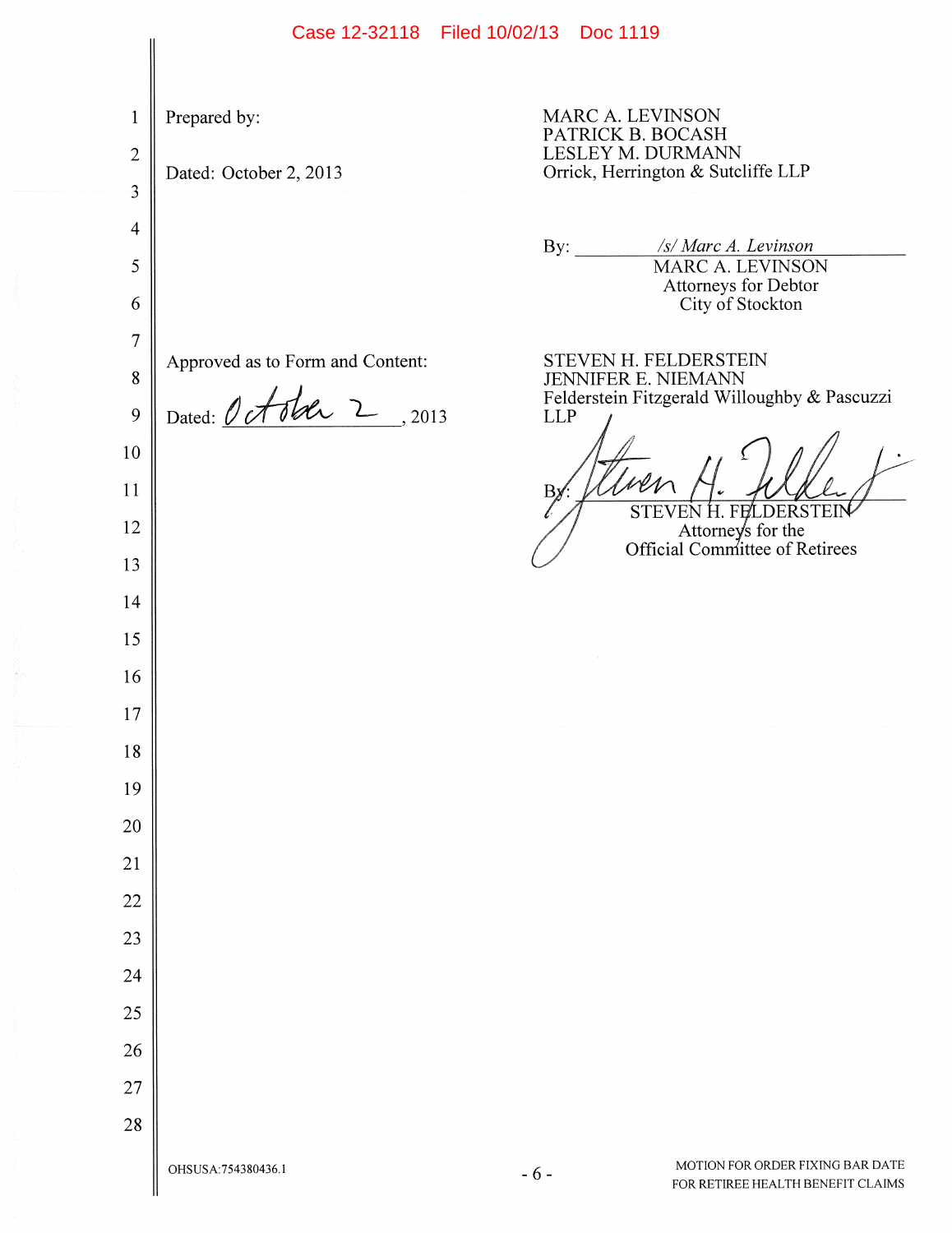## **Exhibit A**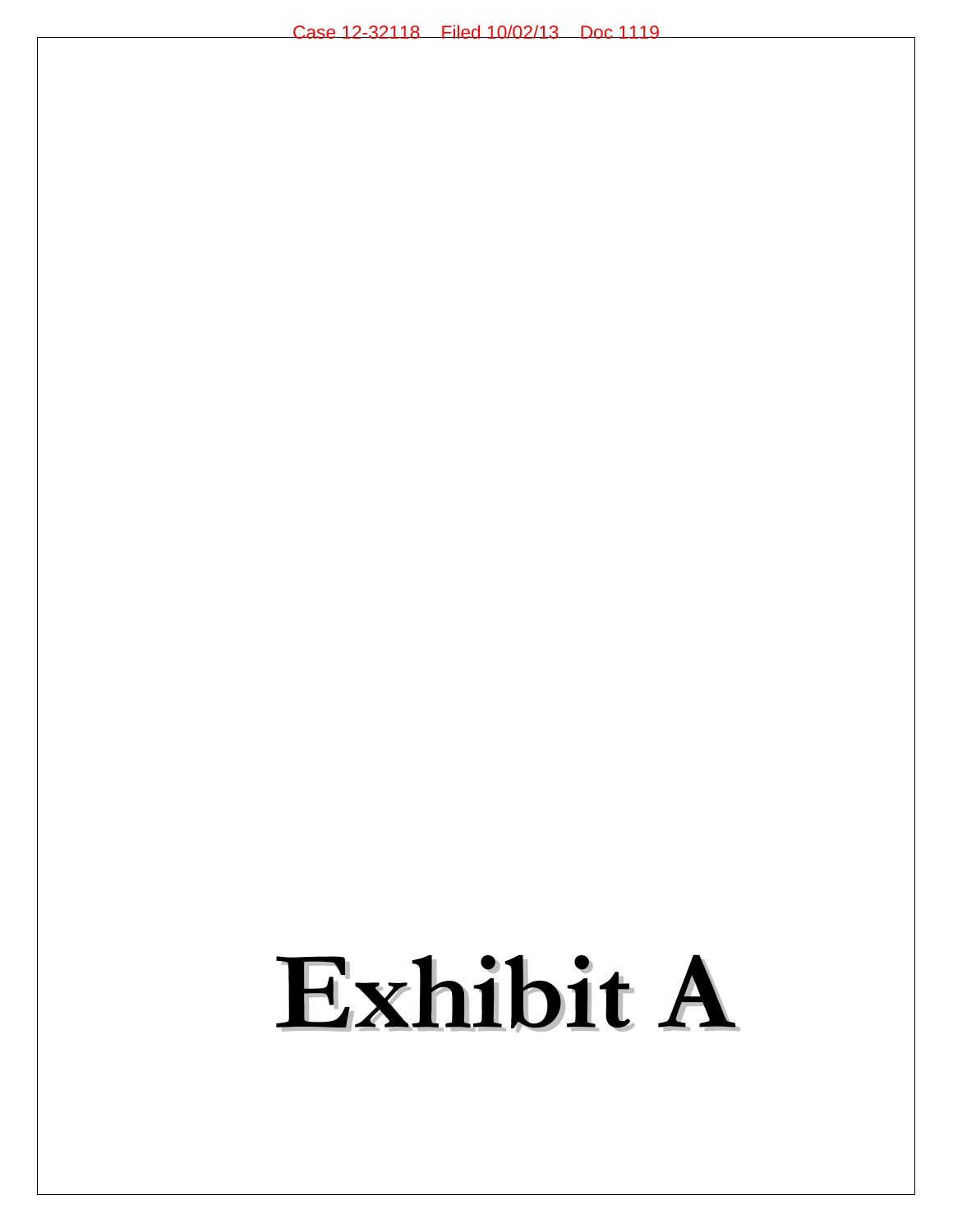|    | Case 12-32118   Filed 10/02/13   Doc 1119                                                                                                                                                                                                                                                                                                                                       |                                                                 |  |
|----|---------------------------------------------------------------------------------------------------------------------------------------------------------------------------------------------------------------------------------------------------------------------------------------------------------------------------------------------------------------------------------|-----------------------------------------------------------------|--|
|    | 12                                                                                                                                                                                                                                                                                                                                                                              |                                                                 |  |
| 1  | MARC A. LEVINSON (STATE BAR NO. 57613)                                                                                                                                                                                                                                                                                                                                          |                                                                 |  |
| 2  | malevinson@orrick.com<br>PATRICK B. BOCASH (STATE BAR NO. 262763)                                                                                                                                                                                                                                                                                                               |                                                                 |  |
| 3  | pbocash@orrick.com<br>LESLEY M. DURMANN (STATE BAR NO. 274851)                                                                                                                                                                                                                                                                                                                  |                                                                 |  |
| 4  | ldurmann@orrick.com<br>ORRICK, HERRINGTON & SUTCLIFFE LLP                                                                                                                                                                                                                                                                                                                       |                                                                 |  |
| 5  | 400 Capitol Mall, Suite 3000<br>Sacramento, California 95814-4497<br>Telephone:<br>$+1-916-447-9200$<br>Facsimile: +1-916-329-4900                                                                                                                                                                                                                                              |                                                                 |  |
| 6  |                                                                                                                                                                                                                                                                                                                                                                                 |                                                                 |  |
| 7  | <b>Attorneys for Debtor</b><br>City of Stockton                                                                                                                                                                                                                                                                                                                                 |                                                                 |  |
| 8  |                                                                                                                                                                                                                                                                                                                                                                                 |                                                                 |  |
| 9  | UNITED STATES BANKRUPTCY COURT                                                                                                                                                                                                                                                                                                                                                  |                                                                 |  |
| 10 | EASTERN DISTRICT OF CALIFORNIA                                                                                                                                                                                                                                                                                                                                                  |                                                                 |  |
| 11 | <b>SACRAMENTO DIVISION</b>                                                                                                                                                                                                                                                                                                                                                      |                                                                 |  |
| 12 |                                                                                                                                                                                                                                                                                                                                                                                 |                                                                 |  |
| 13 | In re:                                                                                                                                                                                                                                                                                                                                                                          | Case No. 2012-32118                                             |  |
| 14 | CITY OF STOCKTON, CALIFORNIA,                                                                                                                                                                                                                                                                                                                                                   | Chapter 9                                                       |  |
| 15 | Debtor.                                                                                                                                                                                                                                                                                                                                                                         | <b>NOTICE OF NOVEMBER 26, 2013</b>                              |  |
| 16 |                                                                                                                                                                                                                                                                                                                                                                                 | <b>BAR DATE FOR ALL RETIREE</b><br><b>HEALTH BENEFIT CLAIMS</b> |  |
| 17 |                                                                                                                                                                                                                                                                                                                                                                                 |                                                                 |  |
| 18 | TO: ALL PERSONS WHO HAVE CLAIMS AGAINST THE CITY OF STOCKTON,                                                                                                                                                                                                                                                                                                                   |                                                                 |  |
| 19 | CALIFORNIA, RELATED TO THE CITY'S POSTPETITION REDUCTION AND<br>ELIMINATION OF ITS CONTRIBUTION TO HEALTH BENEFIT PAYMENTS TO                                                                                                                                                                                                                                                   |                                                                 |  |
| 20 | <b>FORMER CITY EMPLOYEES:</b>                                                                                                                                                                                                                                                                                                                                                   |                                                                 |  |
| 21 | You have a claim against the City of Stockton, California, as a result of the City's reduction                                                                                                                                                                                                                                                                                  |                                                                 |  |
| 22 | and then elimination of its contribution to health benefit payments to former city employees<br>during the City's bankruptcy.                                                                                                                                                                                                                                                   |                                                                 |  |
| 23 | The amount of your retiree health benefit claim (which includes amounts for dependent<br>benefits where applicable) as calculated by the City's health insurance actuary is set forth in<br>Exhibit 1 to this Notice. IF YOU AGREE WITH THE AMOUNT OF YOUR RETIREE<br>HEALTH BENEFIT CLAIM AS SET FORTH IN THE ATTACHED EXHIBIT 1, YOU<br>DO NOT NEED TO FILE A PROOF OF CLAIM. |                                                                 |  |
| 24 |                                                                                                                                                                                                                                                                                                                                                                                 |                                                                 |  |
| 25 |                                                                                                                                                                                                                                                                                                                                                                                 |                                                                 |  |
| 26 | If you disagree with the amount of your retiree health benefit claim as set forth in Exhibit 1                                                                                                                                                                                                                                                                                  |                                                                 |  |
| 27 | to this Notice, you may file a proof of claim for a different amount by no later than<br>November 26, 2013. If you do not timely file a proof of claim, the amount set forth in                                                                                                                                                                                                 |                                                                 |  |
| 28 |                                                                                                                                                                                                                                                                                                                                                                                 |                                                                 |  |
|    | NOTICE OF NOV. 26, 2013 BAR DATE FOR<br>RETIREE HEALTH BENEFIT CLAIMS                                                                                                                                                                                                                                                                                                           |                                                                 |  |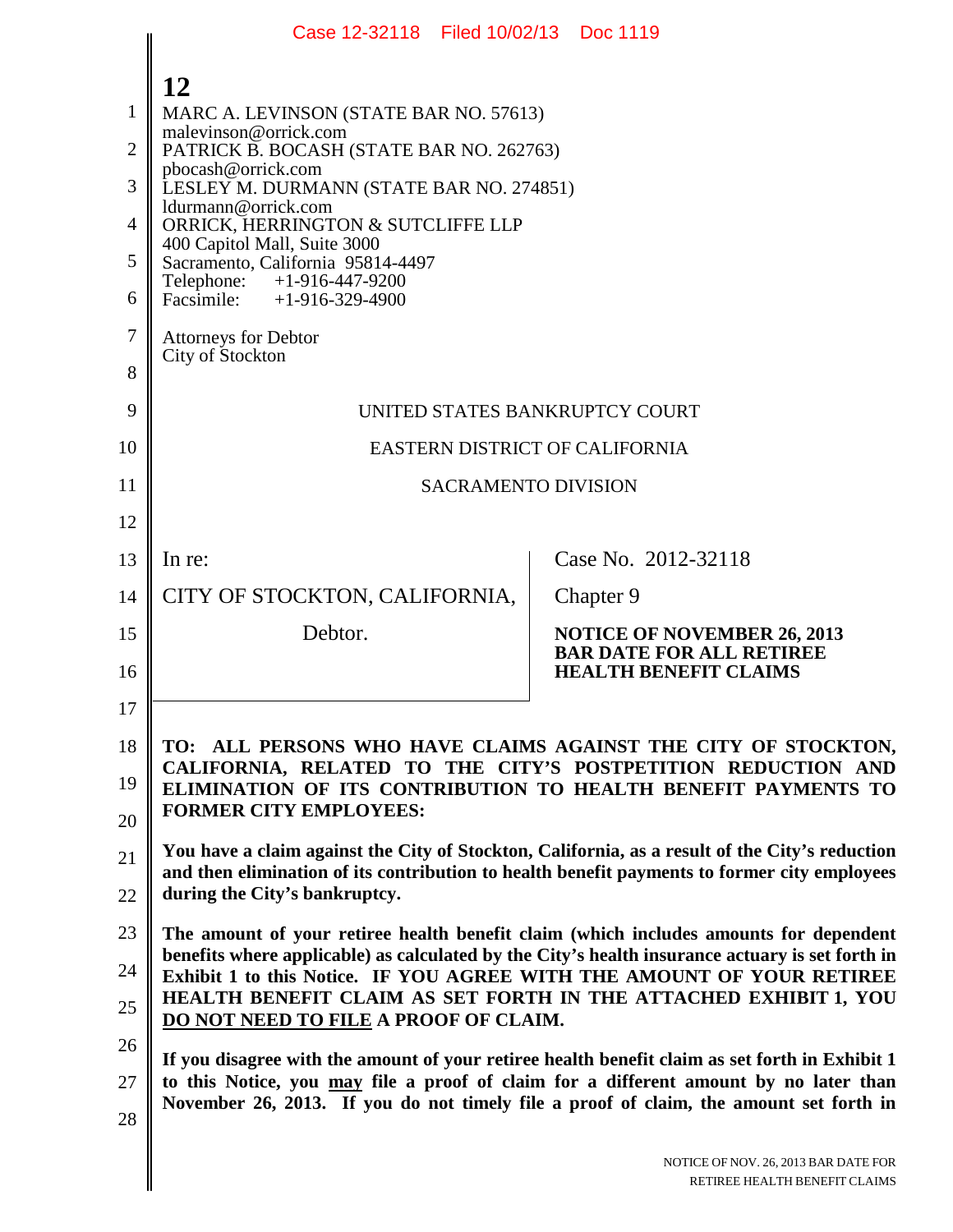1 2 3 4 5 6 7 8 9 10 11 12 13 14 15 16 17 18 19 20 21 22 23 24 25 **Exhibit 1 will be treated as the allowed amount of your retiree health benefit claim, and your ability to assert a different amount will be forever barred. Further information and instructions are set forth below. Please read this Notice and the accompanying exhibits carefully. BACKGROUND INFORMATION** On June 28, 2012, the City of Stockton, California (the "City"), filed a voluntary petition for relief under chapter 9 of Title 11 of the United States Code in the United States Bankruptcy Court for the Eastern District of California (the "Court"). On April 1, 2013, the United States Trustee appointed the Official Committee of Retirees (the "Retirees Committee") to represent the interests of the City's retirees in the bankruptcy case. According to records maintained by the City, you are a Retiree Health Benefit Claimant<sup>1</sup> (or a surviving spouse or surviving dependent of a Retiree Health Benefit Claimant) and have a claim against the City related to the City's postpetition reduction and then elimination of its contribution to health benefit payments to former City employees (a "Retiree Health Benefit Claim"). **BAR DATE FOR RETIREE HEALTH BENEFIT CLAIMS** By its order entered on October \_\_\_\_, 2013 (the "Retiree Health Bar Date Order"), the Court established November 26, 2013 (the "Retiree Health Bar Date") as the deadline by which Retiree Health Benefit Claimants may timely file proofs of claim for Retiree Health Benefit Claims in amounts different from those calculated by the City's health insurance actuary. The amount of your Retiree Health Benefit Claim as calculated by the City's actuary is set forth in the attached **Exhibit 1**. The City and the Retirees Committee have worked together to ensure that this amount was calculated based on the most accurate data available. The method by which the amount of your Retiree Health Benefit Claim was calculated is described below in the section titled "Method Used to Calculate Your Claim Amount."

<sup>26</sup> <sup>1</sup> "Retiree Health Benefit Claimant" means a former City employee who was eligible for retiree health benefits based on his or her collective bargaining agreement at the time of retirement and: (a) who was receiving City retiree health benefits as of June 30, 2012 (which includes any retiree who had waived coverage prior to that date but was otherwise eligible, or any retiree who had exceeded the 15-year cap for under-65 retiree health benefits, but who was

<sup>27</sup> eligible for a City retiree benefit for an over-65 retiree); or (b) who retired prior to July 1, 2012 with his or her last

<sup>28</sup> day on payroll having occurred on or before June 30, 2012; or (c) who was a surviving spouse of a deceased retiree who was receiving retiree benefits on June 30, 2012.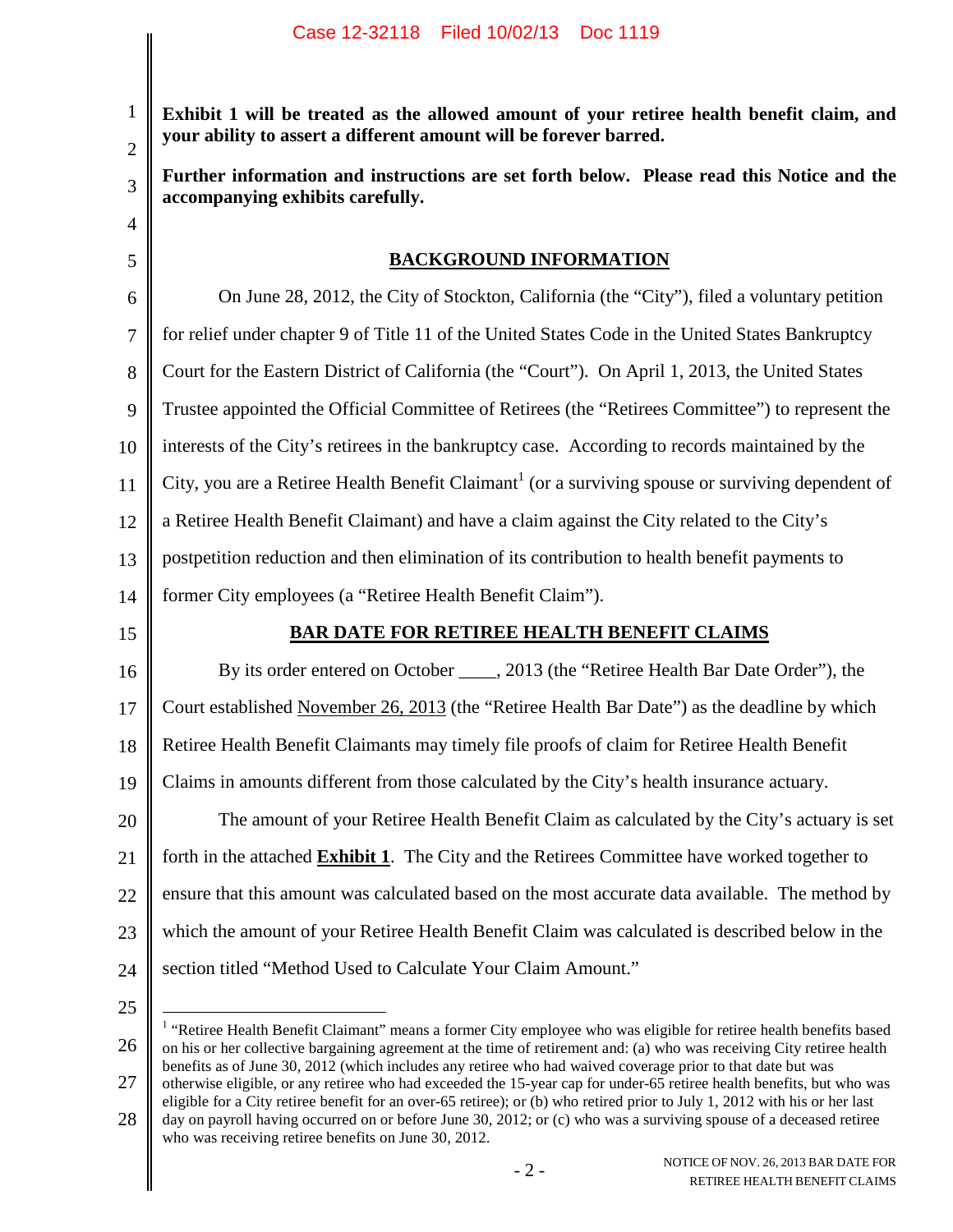$\parallel$ 

 $\overline{\phantom{a}}$ 

| $\mathbf{1}$     | As noted above, if you agree with the amount of your Retiree Health Benefit Claim                         |  |  |
|------------------|-----------------------------------------------------------------------------------------------------------|--|--|
| $\overline{2}$   | as calculated by the City and set forth in Exhibit 1 to this Notice, you do not need to file a            |  |  |
| $\mathfrak{Z}$   | proof of claim. The City has filed with the Court a document indicating that the amount set forth         |  |  |
| $\overline{4}$   | in Exhibit 1 is the amount owed to you for your Retiree Health Benefit Claim. Unless you file a           |  |  |
| 5                | proof of claim asserting a different amount, the amount set forth in Exhibit 1 will be treated as the     |  |  |
| 6                | allowed amount of your Retiree Health Benefit Claim.                                                      |  |  |
| $\boldsymbol{7}$ | If you disagree with the amount set forth in Exhibit 1, you may file a proof of claim                     |  |  |
| 8                | asserting a different amount and stating briefly the basis for that amount. You may use the               |  |  |
| 9                | proof of claim form attached hereto as <b>Exhibit 2</b> . Instructions for filing proofs of claim are set |  |  |
| 10               | forth below in the section titled "Procedures for Filing Proofs of Claim."                                |  |  |
| 11               | The Retiree Health Bar Date applies to all Retiree Health Benefit Claimants. The Retiree                  |  |  |
| 12               | Health Bar Date Order permanently bars all proofs of claim for Retiree Health Benefit Claims in           |  |  |
| 13               | amounts different from the amounts calculated by the City's actuary after the Retiree Health Bar          |  |  |
| 14               | Date. Note that any proof of claim asserting an amount different from the amount calculated by            |  |  |
| 15               | the City's actuary must be RECEIVED by the Court on or before the Retiree Health Bar                      |  |  |
| 16               | <b>Date</b> . Thus, a proof of claim mailed on November 26 will not be timely.                            |  |  |
| 17               | METHOD USED TO CALCULATE YOUR CLAIM AMOUNT                                                                |  |  |
| 18               | The Segal Company ("Segal"), the City's health insurance and other post-employment                        |  |  |
| 19               | benefits actuary, calculated the amount of each Retiree Health Benefit Claim by considering both          |  |  |
| 20               | aggregate and individual factors. Segal began by using past years of health claims by retirees and        |  |  |
| 21               | their dependents to develop a per capita cost for the 12-month period from July 1, 2012, through          |  |  |
| 22               | June 30, 2013. Segal then projected annual retiree health costs for each Retiree Health Benefit           |  |  |
| 23               | Claimant's lifetime. This calculation assumes annual increases in costs based on medical                  |  |  |
| 24               | inflation and takes into account the life expectancy of the Retiree Health Benefit Claimants and          |  |  |
| 25               | their dependents based on the 2009 period life expectancy tables for healthy and disabled lives, as       |  |  |
| 26               | published by the Social Security Administration.                                                          |  |  |
| 27               | Segal's claim calculation took into account the transition of retirees who are not now                    |  |  |
| 28               | covered by Medicare into Medicare coverage. The claims of those not now eligible for Medicare             |  |  |
|                  | NOTICE OF NOV. 26, 2013 BAR DATE FOR<br>$-3-$<br>RETIREE HEALTH BENEFIT CLAIMS                            |  |  |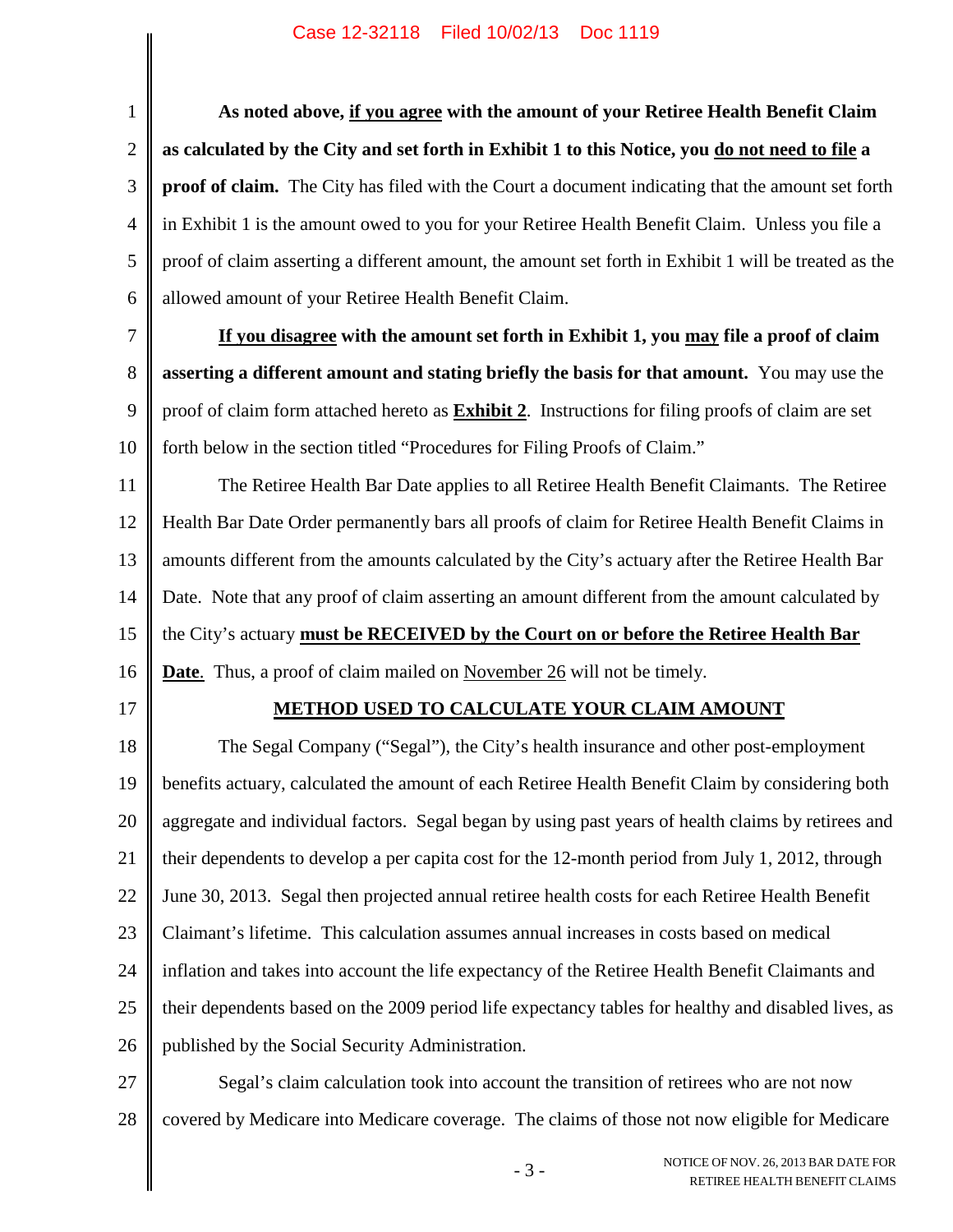1 2 3 4 5 were not adjusted. A dependent child was included only until age 23, when the child's eligibility to be enrolled ends. Retirees under 65 years of age who would have exhausted their maximum 15-year benefit had their claims adjusted to reflect the years in which they would not have been eligible for paid coverage. Only one dependent, where applicable, is included in the calculation, and dependent information is based on enrollment as of June 30, 2012.

6 7 8 9 10 11 12 13 14 15 16 17 The list of Retiree Health Benefit Claimants and dependents eligible for benefits was provided to Segal by the City. To be eligible for a Retiree Health Benefit Claim, a former City employee must have been eligible for retiree health benefits under the Memorandum of Understanding in effect at the time of his or her retirement, and must have been enrolled in the retiree health plan as of June 30, 2012. Also included are retirees who were otherwise eligible for retiree health benefits but waived coverage, retirees who had exhausted their under age 65 15 year benefit but who were otherwise eligible for the over age 65 benefit, and retirees who retired prior to July 1, 2012 but who had not yet been enrolled in the retiree health plan. Based on City Council action, surviving spouses of Retiree Health Benefit Claimants who died prior to July 1, 2012 were included where the surviving spouse was enrolled in the retiree health plan as of June 30, 2012. If a Retiree Health Benefit Claimant died, or dies, after July 1, 2012, he or she is still included in this eligible group.

18 19 20 The City and the Retirees Committee have worked together to ensure the accuracy of Segal's calculation methodology. The City has been informed by counsel for the Retirees Committee that the Retirees Committee considers the methodology to be fair and reasonable.

21 22 23 24 25 26 If you want a more detailed explanation of Segal's calculation methodology, a plain language explanation of the methodology prepared by the City and Segal for distribution to Retiree Health Benefit Claimants by the Retirees Committee is available at the ARECOS website at www.arecos.org or by sending a written request to Jennifer Niemann, counsel for the Retirees Committee, at Felderstein, Fitzgerald, Willoughby & Pascuzzi LLP, 400 Capitol Mall, Suite 1750, Sacramento, CA 95814.

- 27 ///
- 28 ///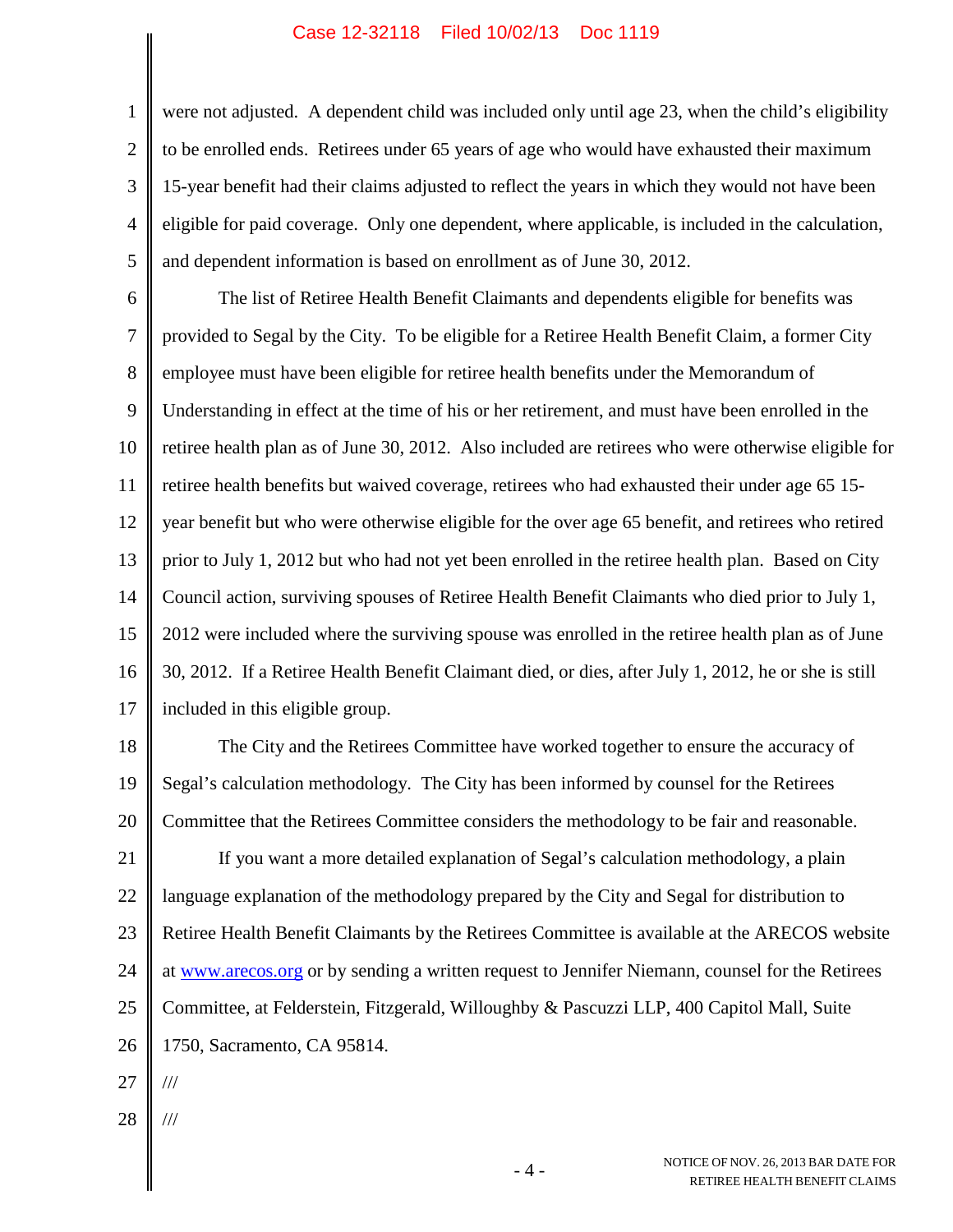|                | Case IZ-32118 - Filed IO/OZ/13 - DOC III9                                                          |  |  |
|----------------|----------------------------------------------------------------------------------------------------|--|--|
|                |                                                                                                    |  |  |
| $\mathbf{1}$   | <b>PROCEDURES FOR FILING PROOFS OF CLAIM</b>                                                       |  |  |
| $\mathbf{2}$   | <b>General Requirements for Proofs of Claim</b>                                                    |  |  |
| 3              | Proofs of claim must be (i) completed in English, (ii) denominated in lawful currency of           |  |  |
| $\overline{4}$ | the United States, and (iii) signed by the actual claimant or by the claimant's authorized         |  |  |
| 5              | representative or agent.                                                                           |  |  |
| 6              | What, When and Where to File - Claimants Represented by Counsel                                    |  |  |
| 7              | Pursuant to Local Bankruptcy Rule 5005-1, claimants represented by counsel must file               |  |  |
| 8              | proofs of claim electronically. The preferred method for filing electronic proofs of claim is via  |  |  |
| 9              | ECF. Claimants represented by counsel may also file proofs of claim via the electronic proofs of   |  |  |
| 10             | claim filing system on the Bankruptcy Court's website (https://ecf.caeb.uscourts.gov/cgi-          |  |  |
| 11             | bin/autoFilingClaims.pl). Electronic proofs of claim will be deemed filed as of the date and time  |  |  |
| 12             | stated on the Notice of Electronic Filing issued by the Bankruptcy Court Clerk.                    |  |  |
| 13             | Proofs of claim filed by attorneys in paper form will be accepted by the clerk, but an             |  |  |
| 14             | attorney who files a proof of claim in paper rather than electronic form may be subject to         |  |  |
| 15             | sanctions pursuant to Local Bankruptcy Rule 5005-1(e).                                             |  |  |
| 16             | What, When and Where to File - Claimants Not Represented by Counsel                                |  |  |
| 17             | Claimants not represented by counsel may file proofs of claim either in electronic form            |  |  |
| 18             | (via either ECF or the electronic proofs of claim filing system available at                       |  |  |
| 19             | https://ecf.caeb.uscourts.gov/cgi-bin/autoFilingClaims.pl) or in paper form. Paper proofs of claim |  |  |
| 20             | may be set forth on the attached Exhibit 2 (Official Form 10). Note again that all signed original |  |  |
| 21             | paper proofs of claim (and any attached documentation) must be filed with the Court on or          |  |  |
| 22             | before the Retiree Health Bar Date of November 26, 2013. Paper proofs of claim may be filed        |  |  |
| 23             | by mail or delivery to the Court at the following address:                                         |  |  |
| 24             | Clerk                                                                                              |  |  |
| 25             | <b>United States Bankruptcy Court</b><br>501 I Street, Suite 3-200                                 |  |  |
| 26             | Sacramento, CA 95814                                                                               |  |  |
| 27             | $\frac{1}{1}$                                                                                      |  |  |
| 28             | $/\!/ \!/$                                                                                         |  |  |
|                | NOTICE OF NOV. 26, 2013 BAR DATE FOR<br>$-5-$<br>RETIREE HEALTH BENEFIT CLAIMS                     |  |  |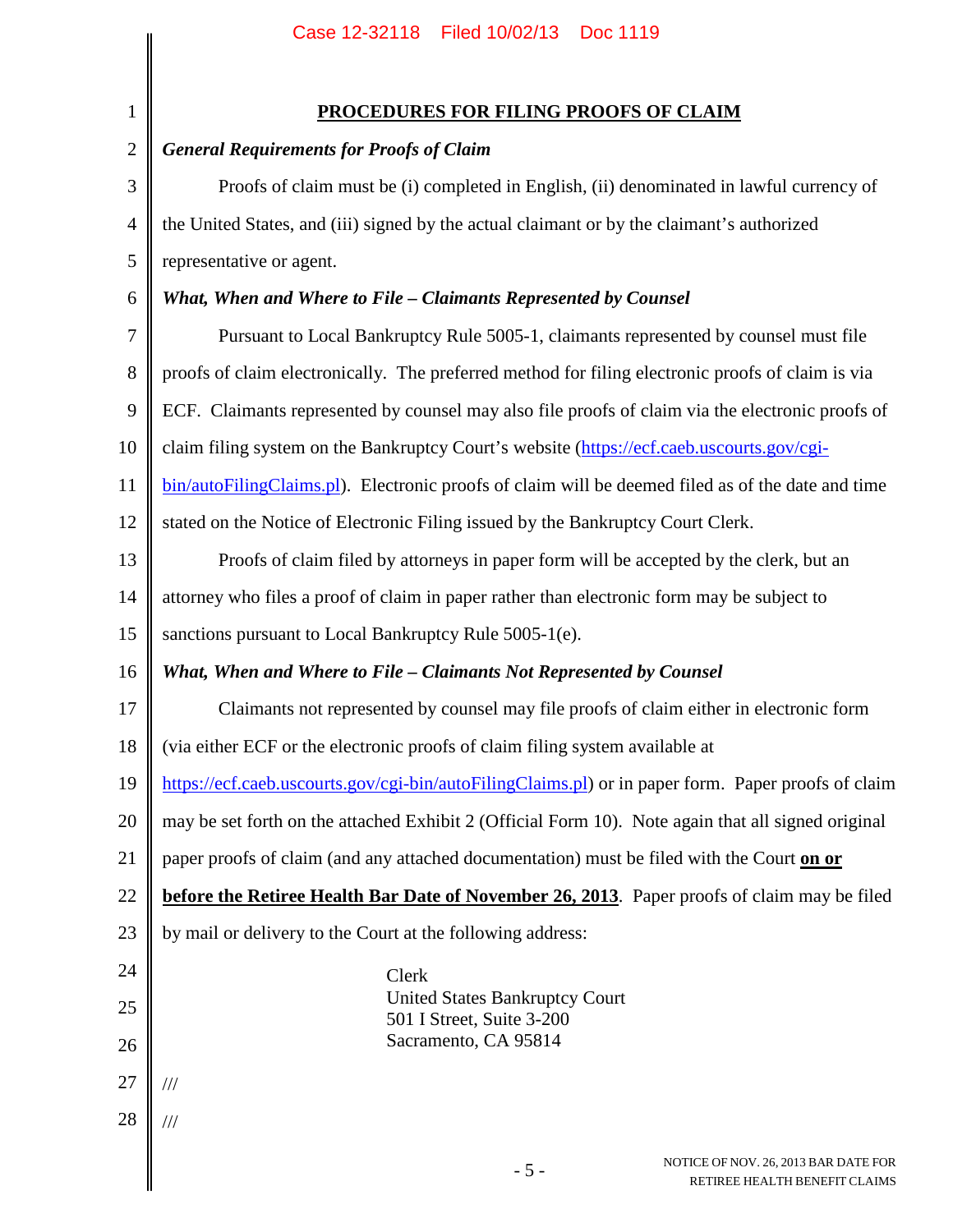|                | Case 12-32118  Filed 10/02/13  Doc 1119                                                              |  |  |
|----------------|------------------------------------------------------------------------------------------------------|--|--|
|                |                                                                                                      |  |  |
| $\mathbf{1}$   | For paper proofs of claims to be timely and properly filed, they must be received by the Court at    |  |  |
| $\overline{2}$ | the above address. Paper proofs of claim will be deemed filed only when actually received by         |  |  |
| 3              | the Court.                                                                                           |  |  |
| 4              | YOU DO NOT NEED TO FILE A PROOF OF CLAIM IF YOU AGREE WITH                                           |  |  |
| 5              | THE AMOUNT OF YOUR RETIREE HEALTH BENEFIT CLAIM AS SET FORTH IN                                      |  |  |
| 6              | <b>EXHIBIT 1.</b>                                                                                    |  |  |
| 7              | THE CITY RECOMMENDS THAT YOU CONSULT AN ATTORNEY IF YOU                                              |  |  |
| 8              | HAVE ANY QUESTIONS, INCLUDING WHETHER YOU SHOULD FILE A PROOF OF                                     |  |  |
| 9              | <b>CLAIM.</b>                                                                                        |  |  |
| 10             | Questions concerning this Notice can be submitted to the Retirees Committee. The                     |  |  |
| 11             | primary contacts for the Retirees Committee are its chairperson, Dwane Milnes, 209-467-0224,         |  |  |
| 12             | dwane.milnes@sbcglobal.net, and Retirees Committee member Gary Ingraham, 209-403-0076,               |  |  |
| 13             | gcingraham@comcast.net.                                                                              |  |  |
| 14             |                                                                                                      |  |  |
| 15             | Dated: October ___, 2013<br><b>MARC A. LEVINSON</b><br>PATRICK B. BOCASH                             |  |  |
| 16             | <b>LESLEY M. DURMANN</b><br>Orrick, Herrington & Sutcliffe LLP                                       |  |  |
| 17             |                                                                                                      |  |  |
| 18             | By: $\_\_$<br>/s/ Marc A. Levinson                                                                   |  |  |
| 19             | <b>MARC A. LEVINSON</b><br>Attorneys for Debtor                                                      |  |  |
| 20             | City of Stockton                                                                                     |  |  |
| 21             |                                                                                                      |  |  |
| 22             |                                                                                                      |  |  |
| 23             |                                                                                                      |  |  |
| 24             |                                                                                                      |  |  |
| 25             |                                                                                                      |  |  |
| 26             |                                                                                                      |  |  |
| 27             |                                                                                                      |  |  |
| 28             |                                                                                                      |  |  |
|                | NOTICE OF NOV. 26, 2013 BAR DATE FOR<br>OHSUSA:754396906.2<br>$-6-$<br>RETIREE HEALTH BENEFIT CLAIMS |  |  |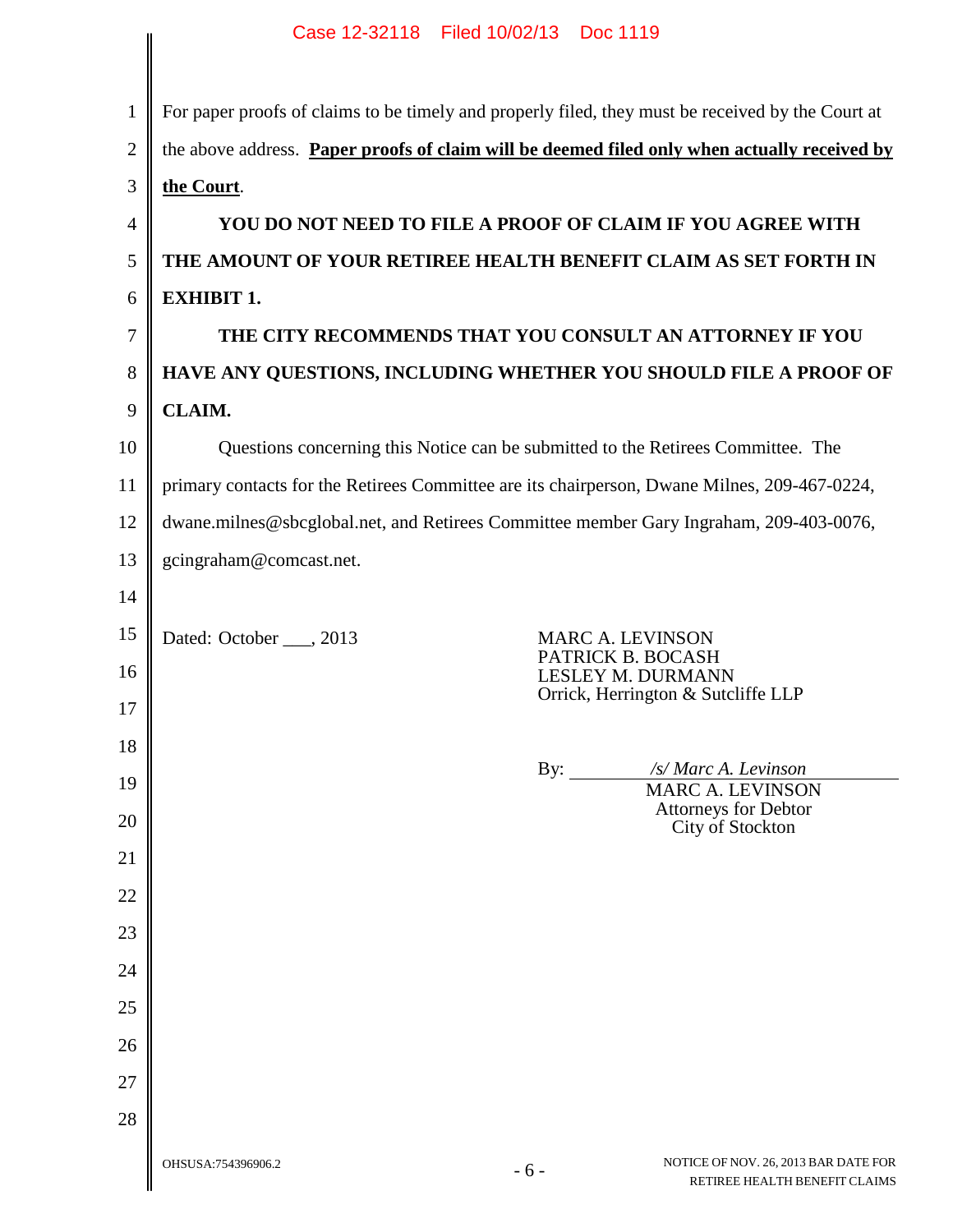## **Exhibit 1**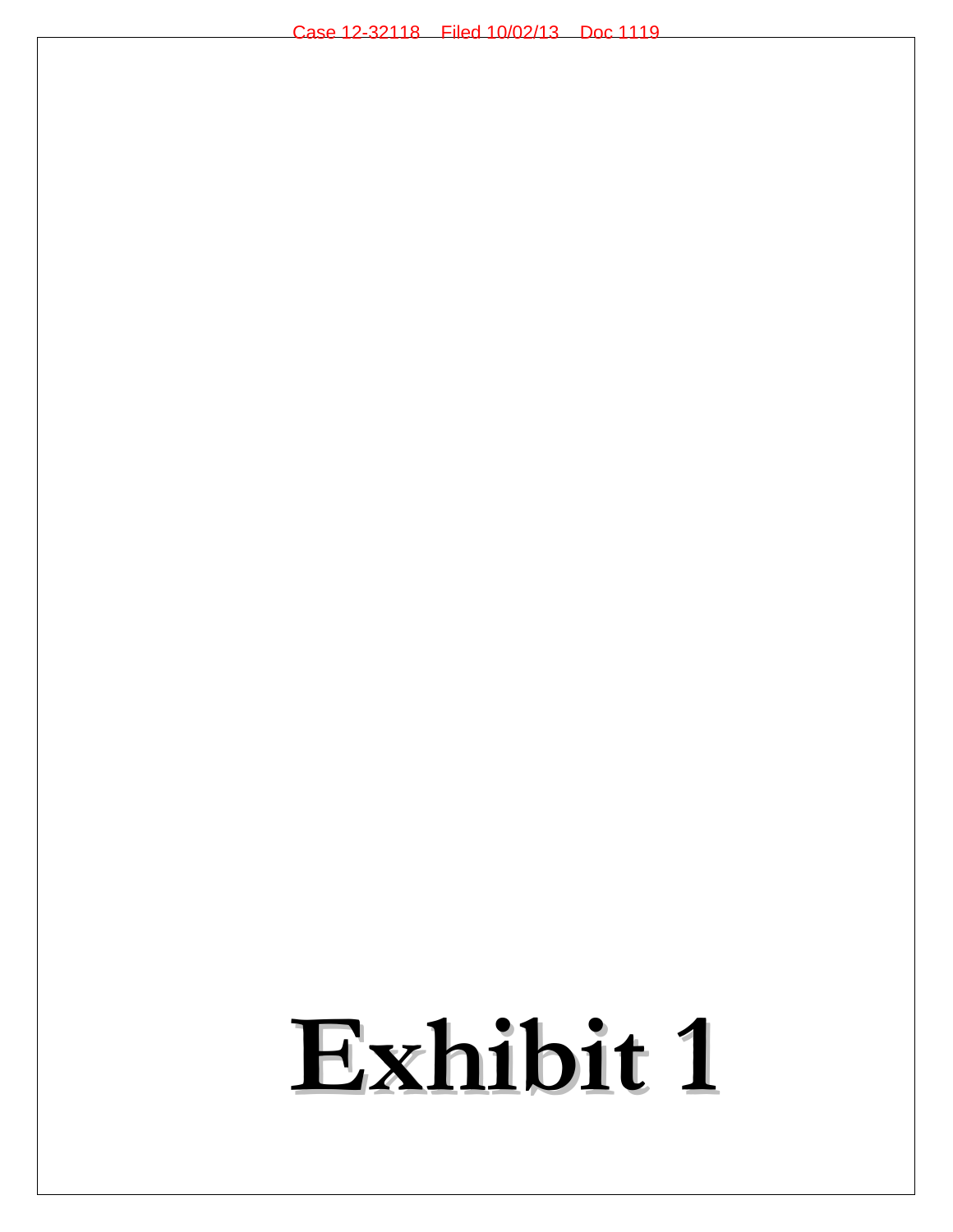## Amount of Your Retiree Health Benefit Claim (Including Amounts for Dependent Benefits Where Applicable) as Calculated by the City's Health Insurance Actuary

Retiree Health Benefit Claimant: John Q. Public

Retiree Health Benefit Claim Amount: \$123,456.78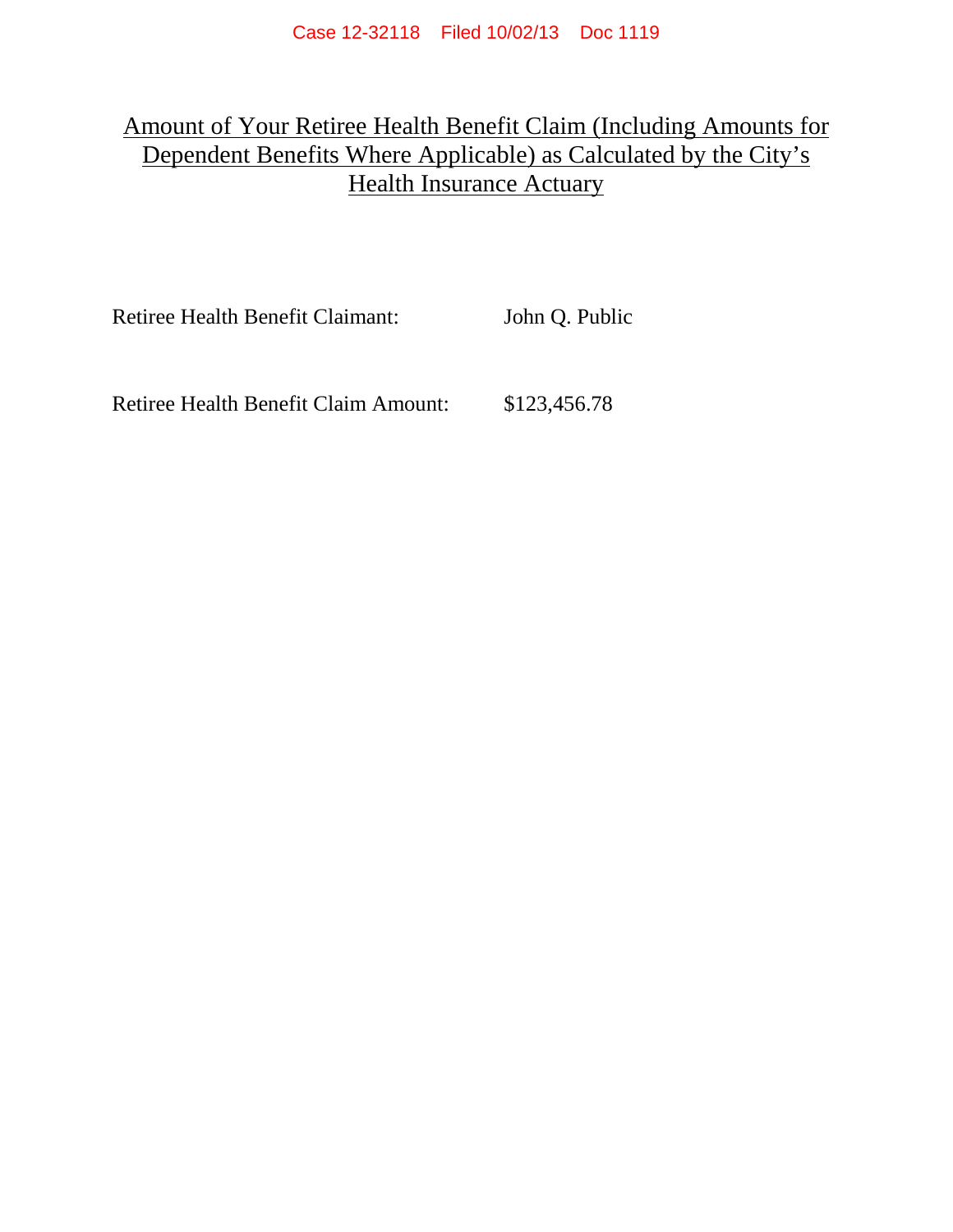# **Exhibit 2**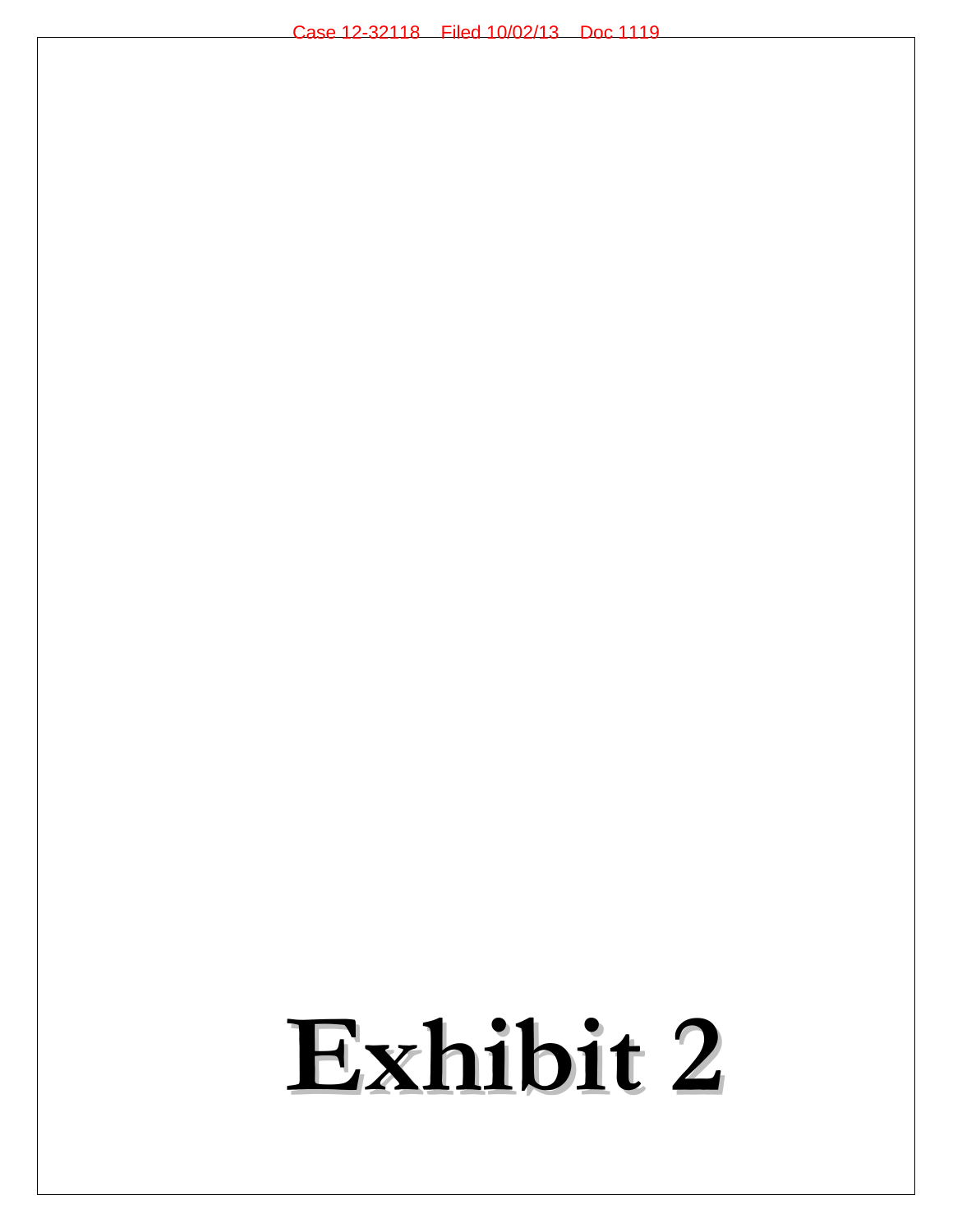B10 (Official Form 10) (04/13)

| <b>UNITED STATES BANKRUPTCY COURT</b>                                                    |                                                                                                                                                                                                                       | <b>Eastern District of California</b>                 | <b>PROOF OF CLAIM</b>                                                            |
|------------------------------------------------------------------------------------------|-----------------------------------------------------------------------------------------------------------------------------------------------------------------------------------------------------------------------|-------------------------------------------------------|----------------------------------------------------------------------------------|
| Name of Debtor:                                                                          |                                                                                                                                                                                                                       | Case Number:                                          |                                                                                  |
| City of Stockton, California                                                             |                                                                                                                                                                                                                       | 2012-32118                                            |                                                                                  |
|                                                                                          |                                                                                                                                                                                                                       |                                                       |                                                                                  |
|                                                                                          |                                                                                                                                                                                                                       |                                                       |                                                                                  |
|                                                                                          | NOTE: Do not use this form to make a claim for an administrative expense that arises after the bankruptcy filing. You<br>may file a request for payment of an administrative expense according to 11 U.S.C. $\S$ 503. |                                                       |                                                                                  |
|                                                                                          | Name of Creditor (the person or other entity to whom the debtor owes money or property):                                                                                                                              |                                                       |                                                                                  |
|                                                                                          |                                                                                                                                                                                                                       |                                                       | <b>COURT USE ONLY</b>                                                            |
| Name and address where notices should be sent:                                           |                                                                                                                                                                                                                       |                                                       | $\Box$ Check this box if this claim amends a<br>previously filed claim.          |
|                                                                                          |                                                                                                                                                                                                                       |                                                       | Court Claim Number:                                                              |
|                                                                                          |                                                                                                                                                                                                                       |                                                       | (If known)                                                                       |
| Telephone number:                                                                        | email:                                                                                                                                                                                                                |                                                       | Filed on:                                                                        |
| Name and address where payment should be sent (if different from above):                 |                                                                                                                                                                                                                       |                                                       | $\Box$ Check this box if you are aware that                                      |
|                                                                                          |                                                                                                                                                                                                                       |                                                       | anyone else has filed a proof of claim<br>relating to this claim. Attach copy of |
|                                                                                          |                                                                                                                                                                                                                       |                                                       | statement giving particulars.                                                    |
| Telephone number:                                                                        | email:                                                                                                                                                                                                                |                                                       |                                                                                  |
| 1. Amount of Claim as of Date Case Filed:                                                | \$                                                                                                                                                                                                                    |                                                       |                                                                                  |
| If all or part of the claim is secured, complete item 4.                                 |                                                                                                                                                                                                                       |                                                       |                                                                                  |
| If all or part of the claim is entitled to priority, complete item 5.                    |                                                                                                                                                                                                                       |                                                       |                                                                                  |
|                                                                                          | □ Check this box if the claim includes interest or other charges in addition to the principal amount of the claim. Attach a statement that itemizes interest or charges.                                              |                                                       |                                                                                  |
| 2. Basis for Claim:                                                                      |                                                                                                                                                                                                                       |                                                       |                                                                                  |
| (See instruction #2)                                                                     |                                                                                                                                                                                                                       |                                                       |                                                                                  |
| 3. Last four digits of any number                                                        | 3a. Debtor may have scheduled account as:                                                                                                                                                                             | 3b. Uniform Claim Identifier (optional):              |                                                                                  |
| by which creditor identifies debtor:                                                     |                                                                                                                                                                                                                       |                                                       |                                                                                  |
|                                                                                          | (See instruction #3a)                                                                                                                                                                                                 | (See instruction #3b)                                 |                                                                                  |
| 4. Secured Claim (See instruction #4)                                                    |                                                                                                                                                                                                                       | included in secured claim, if any:                    | Amount of arrearage and other charges, as of the time case was filed,            |
|                                                                                          | Check the appropriate box if the claim is secured by a lien on property or a right of<br>set off, attach required redacted documents, and provide the requested information.                                          |                                                       |                                                                                  |
|                                                                                          | Nature of property or right of setoff: □ Real Estate □ Motor Vehicle □ Other                                                                                                                                          |                                                       |                                                                                  |
| Describe:                                                                                |                                                                                                                                                                                                                       |                                                       |                                                                                  |
| Value of Property: \$                                                                    |                                                                                                                                                                                                                       | <b>Amount of Secured Claim:</b>                       | $\sim$ $\sim$                                                                    |
| Annual Interest Rate_____% □Fixed or □Variable                                           |                                                                                                                                                                                                                       | <b>Amount Unsecured:</b>                              |                                                                                  |
| (when case was filed)                                                                    |                                                                                                                                                                                                                       |                                                       |                                                                                  |
| the priority and state the amount.                                                       | 5. Amount of Claim Entitled to Priority under 11 U.S.C. § 507 (a). If any part of the claim falls into one of the following categories, check the box specifying                                                      |                                                       |                                                                                  |
| $\Box$ Domestic support obligations under 11                                             | $\Box$ Wages, salaries, or commissions (up to \$12,475*)                                                                                                                                                              | $\Box$ Contributions to an                            |                                                                                  |
| U.S.C. § 507 (a)(1)(A) or (a)(1)(B).                                                     | earned within 180 days before the case was filed or the<br>debtor's business ceased, whichever is earlier -                                                                                                           | employee benefit plan -<br>11 U.S.C. $\S$ 507 (a)(5). |                                                                                  |
|                                                                                          | 11 U.S.C. § 507 (a)(4).                                                                                                                                                                                               |                                                       | Amount entitled to priority:                                                     |
| $\Box$ Up to \$2,775* of deposits toward                                                 | $\Box$ Taxes or penalties owed to governmental units –                                                                                                                                                                | $\Box$ Other – Specify                                | $\mathbb{S}$                                                                     |
| purchase, lease, or rental of property or<br>services for personal, family, or household | 11 U.S.C. $\S$ 507 (a)(8).                                                                                                                                                                                            | applicable paragraph of<br>11 U.S.C. $\S$ 507 (a)().  |                                                                                  |
| use $-11$ U.S.C. § 507 (a)(7).                                                           |                                                                                                                                                                                                                       |                                                       |                                                                                  |
|                                                                                          | *Amounts are subject to adjustment on 4/01/16 and every 3 years thereafter with respect to cases commenced on or after the date of adjustment.                                                                        |                                                       |                                                                                  |
|                                                                                          | <b>6.</b> Credits. The amount of all payments on this claim has been credited for the purpose of making this proof of claim. (See instruction #6)                                                                     |                                                       |                                                                                  |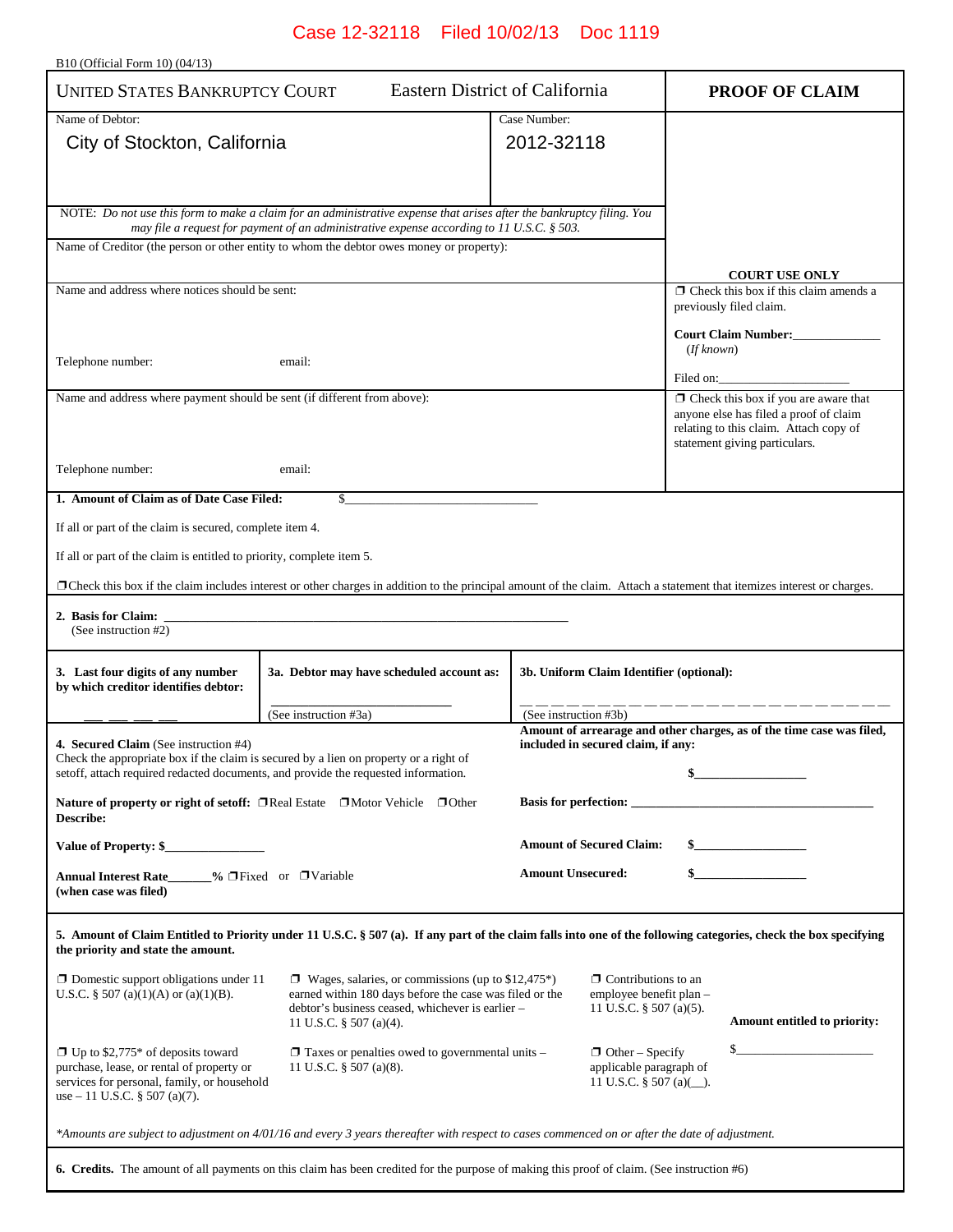|                                                                                                      | $\overline{c}$                                                                                                                                                                                                                                                                                                                                                                                                                                                                                                                                                                                                                                                                                  |  |  |
|------------------------------------------------------------------------------------------------------|-------------------------------------------------------------------------------------------------------------------------------------------------------------------------------------------------------------------------------------------------------------------------------------------------------------------------------------------------------------------------------------------------------------------------------------------------------------------------------------------------------------------------------------------------------------------------------------------------------------------------------------------------------------------------------------------------|--|--|
|                                                                                                      | 7. Documents: Attached are redacted copies of any documents that support the claim, such as promissory notes, purchase orders, invoices, itemized statements of<br>running accounts, contracts, judgments, mortgages, security agreements, or, in the case of a claim based on an open-end or revolving consumer credit agreement, a<br>statement providing the information required by FRBP $3001(c)(3)(A)$ . If the claim is secured, box 4 has been completed, and <b>redacted</b> copies of documents providing<br>evidence of perfection of a security interest are attached. If the claim is secured by the debtor's principal residence, the Mortgage Proof of Claim Attachment is being |  |  |
| DO NOT SEND ORIGINAL DOCUMENTS. ATTACHED DOCUMENTS MAY BE DESTROYED AFTER SCANNING.                  |                                                                                                                                                                                                                                                                                                                                                                                                                                                                                                                                                                                                                                                                                                 |  |  |
|                                                                                                      |                                                                                                                                                                                                                                                                                                                                                                                                                                                                                                                                                                                                                                                                                                 |  |  |
|                                                                                                      |                                                                                                                                                                                                                                                                                                                                                                                                                                                                                                                                                                                                                                                                                                 |  |  |
|                                                                                                      |                                                                                                                                                                                                                                                                                                                                                                                                                                                                                                                                                                                                                                                                                                 |  |  |
| $\Box$ I am the trustee, or the debtor,<br>or their authorized agent.<br>(See Bankruptcy Rule 3004.) | $\Box$ I am a guarantor, surety, indorser, or other codebtor.<br>(See Bankruptcy Rule 3005.)                                                                                                                                                                                                                                                                                                                                                                                                                                                                                                                                                                                                    |  |  |
|                                                                                                      | I declare under penalty of perjury that the information provided in this claim is true and correct to the best of my knowledge, information, and reasonable belief.                                                                                                                                                                                                                                                                                                                                                                                                                                                                                                                             |  |  |
|                                                                                                      |                                                                                                                                                                                                                                                                                                                                                                                                                                                                                                                                                                                                                                                                                                 |  |  |
|                                                                                                      | (Date)                                                                                                                                                                                                                                                                                                                                                                                                                                                                                                                                                                                                                                                                                          |  |  |
|                                                                                                      |                                                                                                                                                                                                                                                                                                                                                                                                                                                                                                                                                                                                                                                                                                 |  |  |
|                                                                                                      | Penalty for presenting fraudulent claim: Fine of up to \$500,000 or imprisonment for up to 5 years, or both. 18 U.S.C. §§ 152 and 3571.                                                                                                                                                                                                                                                                                                                                                                                                                                                                                                                                                         |  |  |
|                                                                                                      |                                                                                                                                                                                                                                                                                                                                                                                                                                                                                                                                                                                                                                                                                                 |  |  |
|                                                                                                      |                                                                                                                                                                                                                                                                                                                                                                                                                                                                                                                                                                                                                                                                                                 |  |  |
|                                                                                                      | The instructions and definitions below are general explanations of the law. In certain circumstances, such as bankruptcy cases not filed voluntarily by the debtor,                                                                                                                                                                                                                                                                                                                                                                                                                                                                                                                             |  |  |
| Items to be completed in Proof of Claim form                                                         |                                                                                                                                                                                                                                                                                                                                                                                                                                                                                                                                                                                                                                                                                                 |  |  |
|                                                                                                      | claim is entirely unsecured. (See Definitions.) If the claim is secured, check the<br>box for the nature and value of property that secures the claim, attach copies of lien<br>documentation, and state, as of the date of the bankruptcy filing, the annual interest<br>rate (and whether it is fixed or variable), and the amount past due on the claim.<br>5. Amount of Claim Entitled to Priority Under 11 U.S.C. § 507 (a).                                                                                                                                                                                                                                                               |  |  |
|                                                                                                      | If any portion of the claim falls into any category shown, check the appropriate<br>$box(es)$ and state the amount entitled to priority. (See Definitions.) $\overrightarrow{A}$ claim may<br>be partly priority and partly non-priority. For example, in some of the categories,<br>the law limits the amount entitled to priority.                                                                                                                                                                                                                                                                                                                                                            |  |  |
|                                                                                                      | (Signature)<br><b>INSTRUCTIONS FOR PROOF OF CLAIM FORM</b><br>exceptions to these general rules may apply.                                                                                                                                                                                                                                                                                                                                                                                                                                                                                                                                                                                      |  |  |

#### **1. Amount of Claim as of Date Case Filed:**

State the total amount owed to the creditor on the date of the bankruptcy filing. Follow the instructions concerning whether to complete items 4 and 5. Check the box if interest or other charges are included in the claim.

#### **2. Basis for Claim:**

State the type of debt or how it was incurred. Examples include goods sold, money loaned, services performed, personal injury/wrongful death, car loan, mortgage note, and credit card. If the claim is based on delivering health care goods or services, limit the disclosure of the goods or services so as to avoid embarrassment or the disclosure of confidential health care information. You may be required to provide additional disclosure if an interested party objects to the claim.

#### **3. Last Four Digits of Any Number by Which Creditor Identifies Debtor:**

State only the last four digits of the debtor's account or other number used by the creditor to identify the debtor.

#### **3a. Debtor May Have Scheduled Account As**:

Report a change in the creditor's name, a transferred claim, or any other information that clarifies a difference between this proof of claim and the claim as scheduled by the debtor.

#### **3b. Uniform Claim Identifier:**

If you use a uniform claim identifier, you may report it here. A uniform claim identifier is an optional 24-character identifier that certain large creditors use to facilitate electronic payment in chapter 13 cases.

#### **4. Secured Claim:**

Check whether the claim is fully or partially secured. Skip this section if the

An authorized signature on this proof of claim serves as an acknowledgment that when calculating the amount of the claim, the creditor gave the debtor credit for any payments received toward the debt.

#### **7. Documents:**

Attach redacted copies of any documents that show the debt exists and a lien secures the debt. You must also attach copies of documents that evidence perfection of any security interest and documents required by FRBP 3001(c) for claims based on an open-end or revolving consumer credit agreement or secured by a security interest in the debtor's principal residence. You may also attach a summary in addition to the documents themselves. FRBP 3001(c) and (d). If the claim is based on delivering health care goods or services, limit disclosing confidential health care information. Do not send original documents, as attachments may be destroyed after scanning.

#### **8. Date and Signature:**

The individual completing this proof of claim must sign and date it. FRBP 9011. If the claim is filed electronically, FRBP 5005(a)(2) authorizes courts to establish local rules specifying what constitutes a signature. If you sign this form, you declare under penalty of perjury that the information provided is true and correct to the best of your knowledge, information, and reasonable belief. Your signature is also a certification that the claim meets the requirements of FRBP 9011(b). Whether the claim is filed electronically or in person, if your name is on the signature line, you are responsible for the declaration. Print the name and title, if any, of the creditor or other person authorized to file this claim. State the filer's address and telephone number if it differs from the address given on the top of the form for purposes of receiving notices. If the claim is filed by an authorized agent, provide both the name of the individual filing the claim and the name of the agent. If the authorized agent is a servicer, identify the corporate servicer as the company. Criminal penalties apply for making a false statement on a proof of claim.